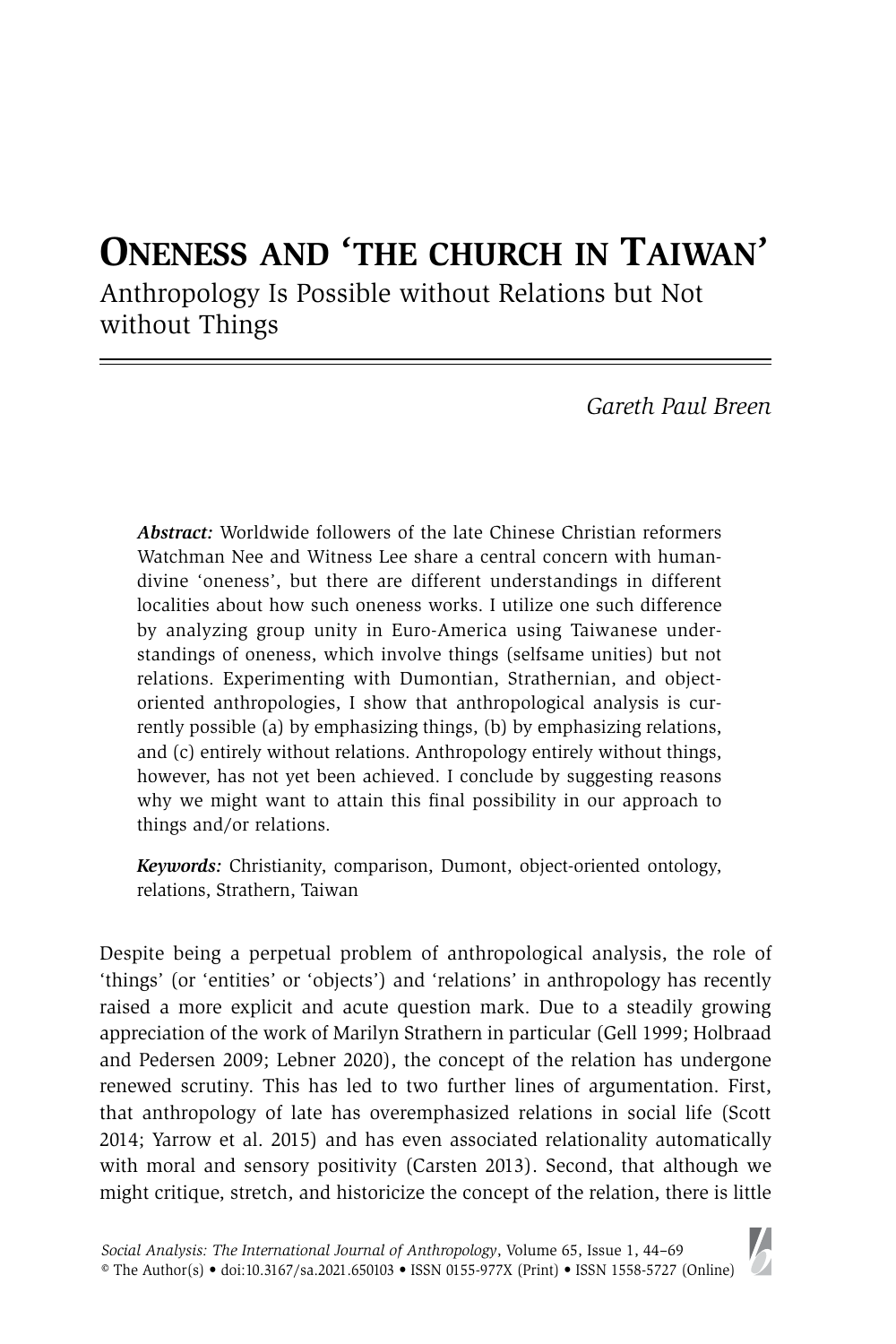possibility of anthropology ever going beyond the relation (Lebner 2017a: 18; Strathern 2020: 10–12). There has also been a growing implicit recognition of the over-reliance of anthropology upon relationality after the relative demise of the concepts of 'society' and 'the individual' in anthropological theory (Strathern 1996a), with renewed attempts at theorizing social entities under rubrics such as 'infrastructure' (Larkin 2013), 'assemblages' (Ong and Collier 2005), and 'the subject' (Laidlaw et al. 2018).

This article aims to gather together and contribute to these dispersed approaches by introducing the idea that the question of the role of things and relations in anthropological analysis can be asked from either a 'both/and' or an 'either/or' perspective. From the both/and perspective, I show that the focus on relations or things is only a question of emphasis. From the either/or perspective, it is a question of whether or not analysis is possible entirely in the key of 'things' or entirely in the key of 'relations'. I demonstrate the possibility of an either/or focus on only things, while suggesting that anthropological analysis relying solely on relations has yet to be achieved.<sup>1</sup> Thus, within this article I explore three of four options: relations (1) and things (2) as both/and foci, and things as an either/or focus (3). An either/or focus on relations (4), however, is still an unattained analytic. Finally, I suggest reasons why such an attainment might be desirable. Before unfolding this argument further, I turn now to the ethnographic material that will form the basis of the analyses that follow.

## **Ethnography**

#### *Part 1: 'the church'*

In the early 1920s on an island in the Min River, just outside the bustling port city of Fuzhou in southeastern China, the young Christian enthusiast Ni Shuzu, later to become Watchman Nee (Ni Tuosheng, 1903–1972), and an elderly rebel, the British missionary Margaret E. Barber (1866–1929), formed a life-changing bond amid the social, political, and psychological chaos of the time. Under Barber's tutelage, Nee was deeply affected by the eschatological writings of the Irish aristocrat John Nelson Darby (1800–1882), by the tripartite biblical anthropology of the Welsh holiness preacher Jesse Penn-Lewis (1861– 1927), and by the mystical musings of the French Catholic nun Madame Guyon (1648–1717). These teachings would form the foundations of his own Christian ministry, which would in turn make Nee "the most influential Chinese Christian writer, evangelist, and church builder" (Smith 2009). Today, among Chinese figures, writes Paul Chang (2017: 2), Nee's "popularity outside of China is exceeded only by Confucius, Laozi, and Mao Zedong." Barber was more than a teacher though. She also became Nee's "spiritual mother," credited by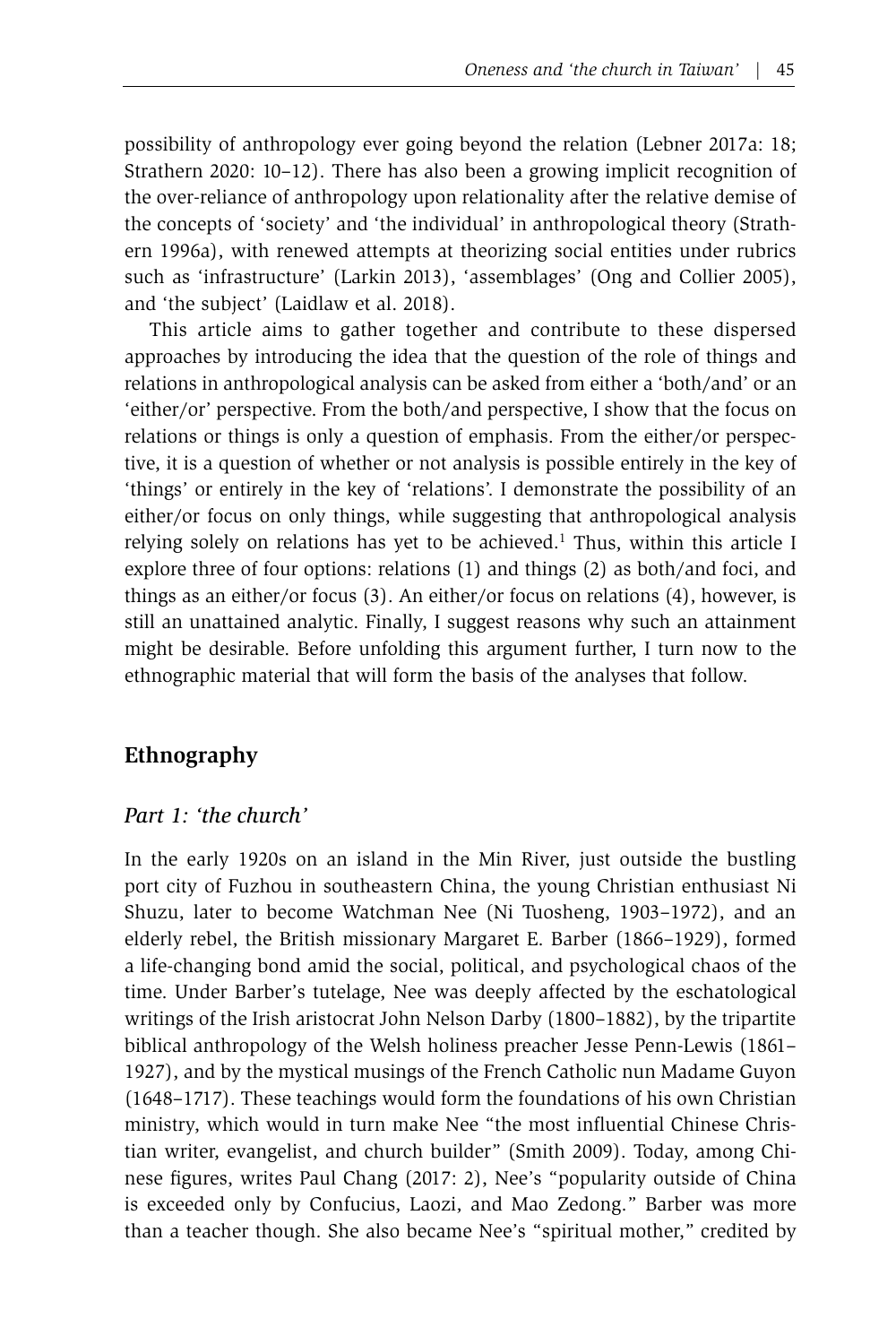his followers for the "foundation and perfecting of his spiritual life" (Reetzke 2005: 115; see also Lee 1991: 127). The motherly bond between Barber and Lee laid the basis for the growth and worldwide expansion—under the leadership of Nee's spiritual protégé, Witness Lee (Li Changshou, 1905–1997)—of a highly integrated, theologically focused transnational group. With up to 2 million members, it understands itself today to be 'the Lord's recovery' (*zhu de huifu*) of 'the church' (*zhaohui*), of 'Christianity' (*jidujiao*), and of 'the Body of Christ' (*jidu de shenti*).

In its complicated 100-year history, beginning in China and spreading out across 65 countries today, the group has been variously referred to by outsiders as 'the Local Church' (*difang jiaohui*), 'the Shouters' (*huhan pai*), 'the Recovery Church' (*huifu jiaohui*), 'Christian Assembly Hall' (*jidutu juhui suo*), and 'the Little Flock' (*xiao qun*). The group itself, however, resists being named as such. It is referred to from within, globally, as 'the church' (*zhaohui*), and regionally as 'the church in [the name of a nation, city, or neighborhood]'. The church's 'ministry' (*zhishi*) consists of a relatively unique, detailed, and extensive set of ideas concerning the importance of 'oneness' (*heyi wu jian*).

Among participants in 'the church in Taiwan' with whom I conducted fieldwork, I heard the term 'oneness' and its synonyms many times. "We are one!!" (*women shi yiiii!*) was the church version of 'Cheeeese!!' which—as we moved about in the city, went to hot spring baths and city farms, took urban mountain walks, or visited museums, cake factories, teahouses, and exercise classes was uttered every time a group photograph was taken. These concerns, however, are worldwide. Of all the various aspects and themes of the Bible and Christian history, oneness is the singular focus around which the life and ministry of 'the church' as an international entity revolves. At a gathering of 30,000 church members from around the world, held over Chinese New Year in 2015, oneness was a central focus. The "general subject" of the gathering, which was referred to as both a "conference" (*tehui*) and a "feast" (*yan*), was "the main contents of the Lord's recovery" (*zhu de huifu zhi zhuyao neirong*), "the Lord's recovery" being a term the church uses to describe itself. "Message one" was entitled "The Church Ground of Oneness versus Division" (*zhaohui yi de lichang yu fenlie xiangdui*). Of the 20 roman numeral points throughout the conference outline, half of them had the word 'oneness' or 'One' (*yi*) in them.

In this article, following church members' own understanding that 'the church' is the same everywhere, I am going to interpret the oneness of the church as a description of its 'thinghood'. That is, in order to make these understandings speak to the anthropological issues introduced above, I understand references to the oneness of the church as references to both the qualitative and quantitative degree to which it is a 'thing'. A thing here, then, is that which is 'one with' or 'the same as' itself. In relation to the thinghood of 'the church', there are two key ethnographic distinctions I make in the article. Those who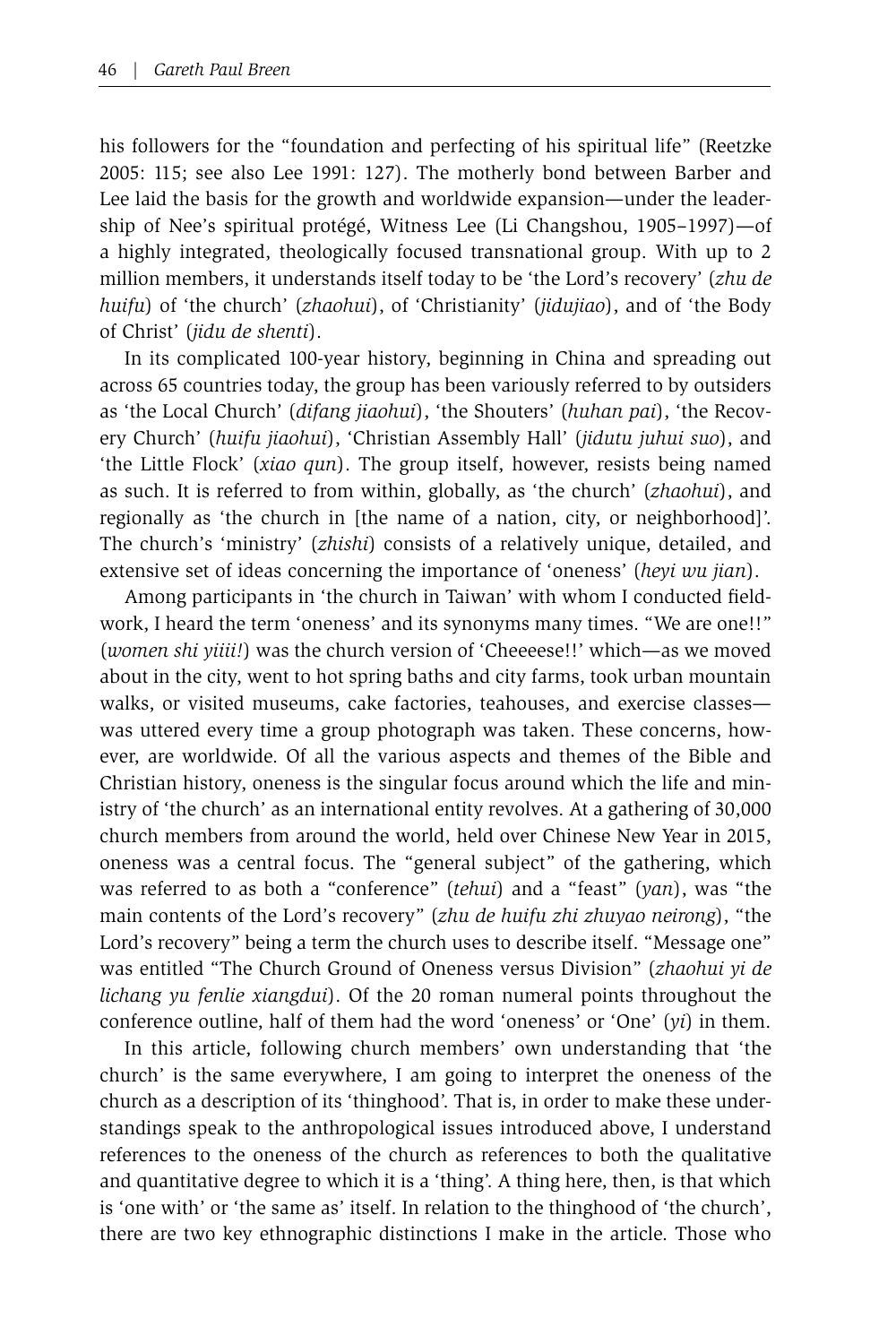have vocally critiqued 'the church' in Europe and North America are seen by church members as representatives of Christianity. So first I ethnographically distinguish between (a) those who are concerned with 'the church' as a thing, who understand themselves to be 'inside' it, and who I refer to collectively as 'the church in Euro-America' (CEA), and (b) those who are also concerned with 'the church' as a thing but see themselves as being 'outside' of it, whose faith I refer to as 'Euro-American Christianity' (EAC). I suggest that this first ethnographic distinction, between CEA and EAC, can be analyzed from two influential anthropological perspectives. The first perspective, represented by Louis Dumont, I argue, analytically prioritizes 'things' (selfsame ones). The second perspective, represented by Marilyn Strathern, analytically prioritizes the 'relation', which I define accordingly as that which is shared between two otherwise different things.

The second ethnographic distinction is not between CEA and EAC but between the CEA/EAC difference and 'the church in Taiwan', which I refer to using the Chinese pinyin term *taiwan zhaohui*. This seemingly ethnographic distinction is in fact, for me, not an ethnographic distinction as such. Rather, it is a distinction between an ethnography of the difference between CEA and EAC and an analysis of this difference drawn from my understanding of the approach to the oneness (or thinghood) of 'the church' taken in Taiwan. This approach is different from that taken in UK, European, and North American church localities, but it is nonetheless an alternative way of understanding the system that has evolved there. This rather convoluted-seeming ethnographic-cum-analytic process of showing that the distinction between CEA and EAC looks different depending on the analytical method utilized (Dumontian, Strathernian, or 'the church in Taiwanese') is in service of a more specific point. Framed as a challenge to anthropologists who have claimed that anthropological analysis without the concept of relations is impossible, my argument is that this impossibility is the case only if one takes a both/and approach to things and relations. *Taiwan zhaohui* reveals the possibility of an either/or approach, which not only makes analysis without relations possible, but also highlights that it is analysis without *things* that has proven impossible so far. Before moving on to the difference between CEA and EAC, it seems necessary that I briefly describe how I became familiar with 'the church' in European, North American, and Taiwanese contexts.

## *Part 2: 'the church' in Euro-America*

Growing up in the UK, my parents joined what their Christian friends at the time called a "Chinese church" when I was 12. The life of our family shifted in many ways at that time, but a key difference demarcating the period before and after this transition, in my memory, is the taste and shape of the Eucharist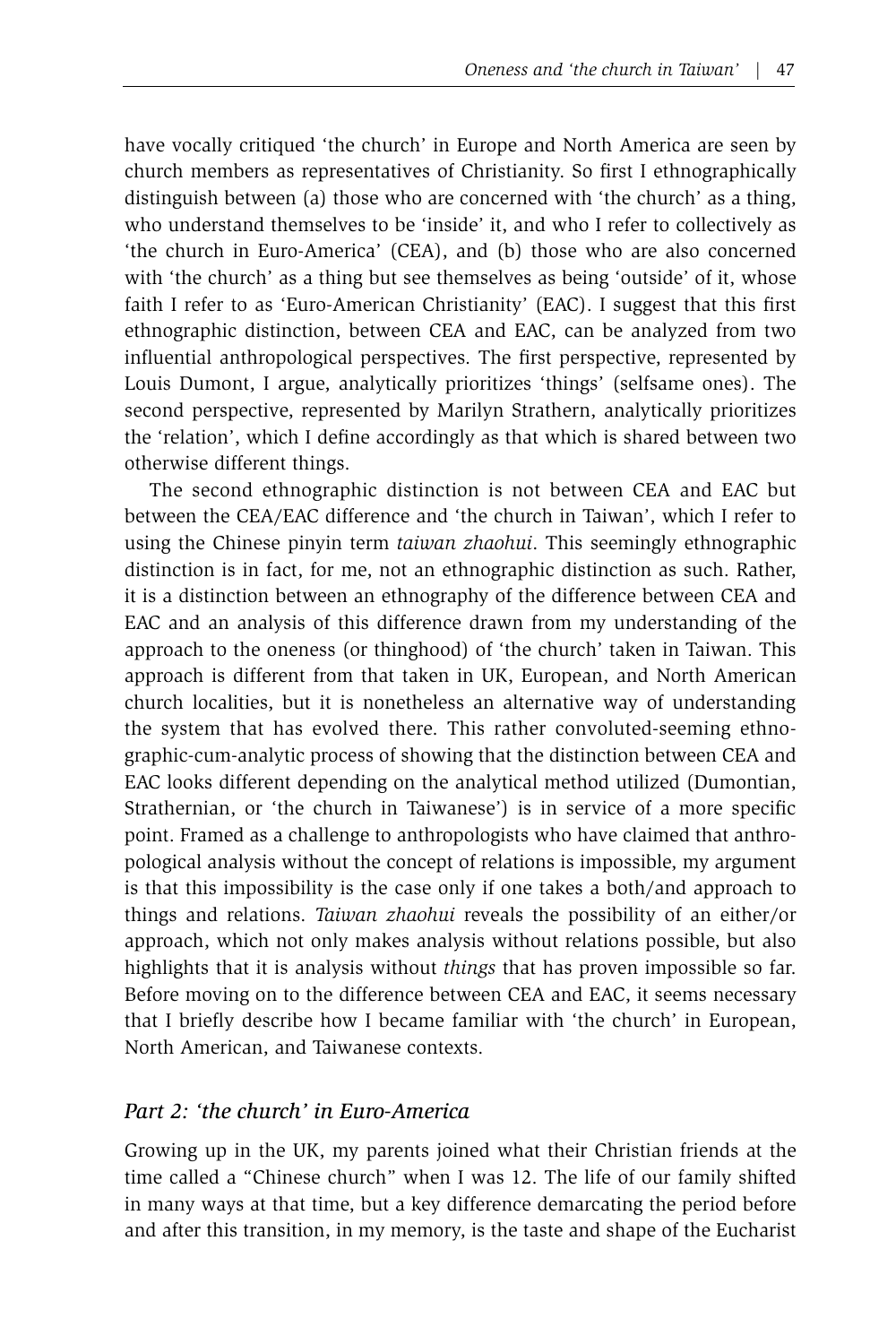bread. Joining "the church," as we called it, was precipitated 15 years earlier by what might be understood as an instance of 'reverse Christian globalization' (cf. Cohen 2009). Before I was born, my father, a Catholic Liverpudlian quantity surveyor and football enthusiast, read a book by Watchman Nee called *The Normal Christian Life*. The book inspired him to leave what Nee, and now he, called "Christianity" for good, and to discover the nineteenth- and early-twentieth-century Plymouth Brethren, from whom Nee drew inspiration. In accordance with Nee's ministry, my parents met several times a week in our living room with a few other Christians who, after reading Nee, were also disillusioned with Christianity. They wrote their own hymns, baked their own Eucharist bread and communed over their mutual love for Nee's teachings and biblical exegeses.

Based on 1 Corinthians  $5:8<sup>2</sup>$ , the bread my mother baked on Sunday mornings was unleavened. But all that I, my siblings, and my age-mates knew was that it was fragrant and tasty. A dense, doughy, sweet lump, topped with a flaky crust, it probably did more to keep our little group together than we realized. Still, the bread was evidently small consolation for the adults, who had renounced a more socially expansive Christian life for the isolated pursuit of a set of 'recovered truths' that few other Christians around them cared to recognize. Only after 15 years of periodically being dissolved and resurrected, of losing members and gaining them, of combining with other groups and detaching from them did our small collective change irreversibly on discovering that Nee had in fact produced a spiritual heir—Witness Lee. Moreover, we learned that there were thousands of other Christianity-rejecting groups like ours who were putting Nee and Lee's 'vision' into practice. We had found what we would come to know as 'the church'.

After making contact with this globally interconnected group, the standardized disk wafers that we now blessed and cracked into tiny tasteless shards with a white cloth on Sunday mornings paled in comparison to the heavy, doughy lump we had torn pieces from before. Of course, this was not a major concern at the time; I associate the two breads with these two life stages only in retrospect. This was just one of innumerable changes that occurred: people from all over the world visiting our house, sleeping on our sofa and coming to live in our city; regular trips to church conferences, trainings, and meetings across the UK, Europe, and the US; new songs and ways of speaking, acting, and thinking; new friends from far-off places; and the prospect as a 'young person' of one day being 'trained' full-time at one of the 17 church training centers for university graduates. Life had shifted from an insular but intimate, home-based rejection of institutional Christianity to a world-facing embrace of a global group with too many faces and names to remember. While the doughy unleavened lump had the flavor of home, the disk wafer tasted of a much larger entity.<sup>3</sup>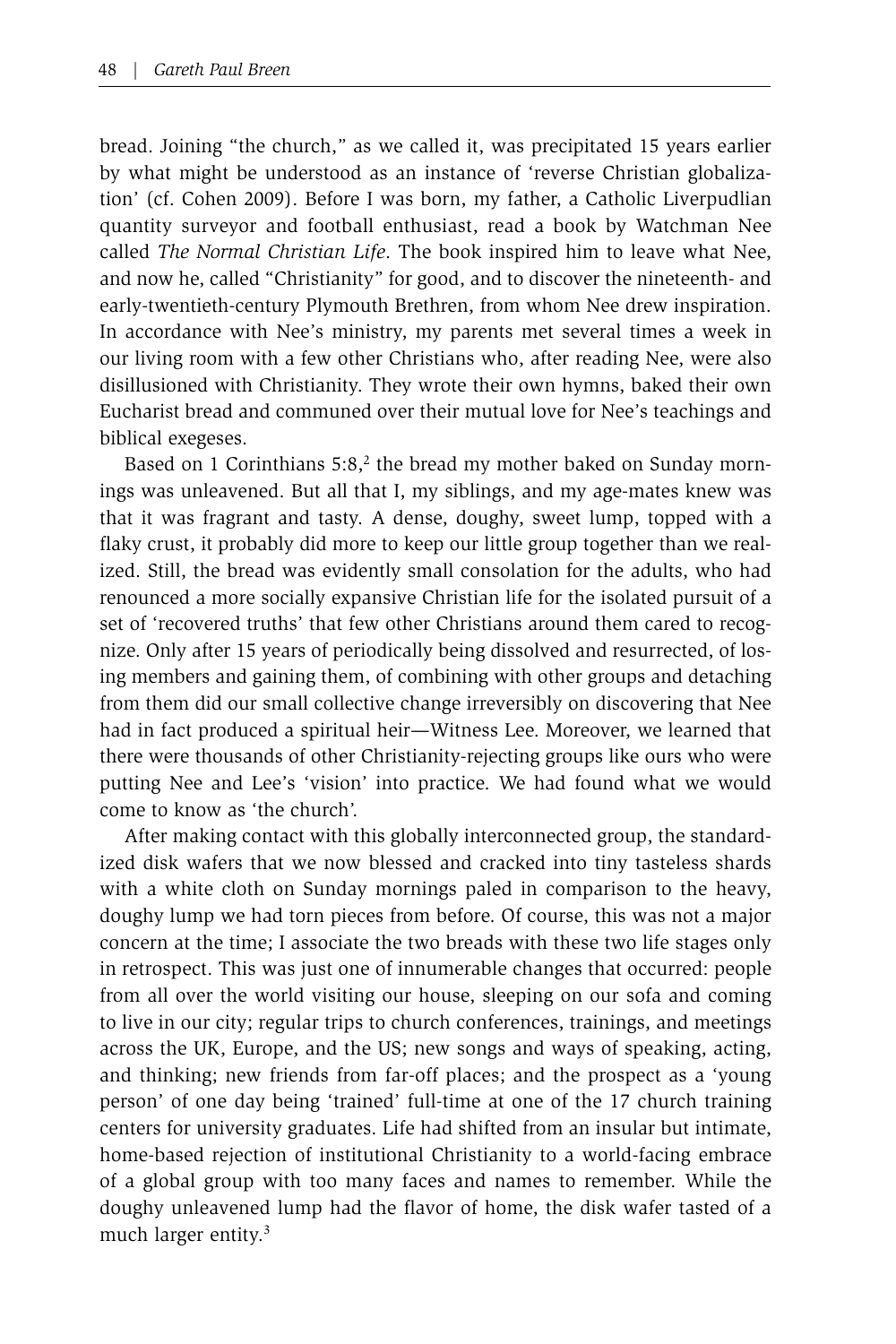#### *Part 3: 'the church' in Euro-America and Euro-American Christianity*

The same understanding of Christianity is still broadly shared, as far as I am aware, by members of 'the church' everywhere. Since Nee's time, it has been believed that Christianity, both Protestant and Catholic, is 'degraded' (*sichen*). Because of its neglect of 'the matter of oneness', Christianity is said to be ignorant of the 'innermost organ' (*zui nei de qiguan*)—that of the 'spirit' (*ling*), which Nee and Lee made a strong point of distinguishing sharply from the 'soul' (*hun*). The oneness of the church is maintained through the oneness of each member's spirit with everyone else's and with God's spirit. Denominationalism is perceived as the 'soulish' dismemberment of the Body of Christ. Having more than one name for the church, Witness Lee often said, is like having more than one moon, or like a "monster" having more than one body (cf. Lee [1998] 2020: chap. 10, sect. 3). The only divisions in 'the church', according to church members, should be geographical: each city should contain a single church, and each church should maintain constant contact with all others. Social fragmentation for members of 'the church' equates to divine fragmentation.

Perhaps unsurprisingly, the oneness of 'the church' is perceived differently by those inside and outside of it. Members of the North American evangelical mainstream began labeling the group a 'cult' soon after Witness Lee moved to the US in the early 1960s. Disgruntled ex-members and hostile Christian outsiders have found doing so both therapeutically (e.g., Foldy 2016) and theologically (e.g., Geisler and Rhodes n.d.) justified. In the publications that accuse 'the church' of being a cult, a familiar charge of brainwashing is leveled against them. One such publication is called *The Mindbenders* (Sparks 1977), while the front cover of another, *The God-Men* (Duddy and SCP 1981)*,* features a sketch of a smirking Witness Lee with the outstretched arms of his followers reflected in his seemingly hypnosis-inducing glasses. This is about both the over-inclusion of insiders and the under-inclusion of outsiders. Aside from the affront to free will that group membership poses for many critics, there were evidently feelings of aesthetic and even ethnic exclusion behind the group's treatment in the US compared to East Asia. After describing one of the group's 'gospel marches' in Taipei, one account asks with indignation: "Can you imagine the amazement of Saturday shoppers in downtown Los Angeles when a hoard of 1,200 or 1,300 robed marchers streamed down Broadway in just such a fashion!" (Sparks 1977: 231).

Even those Euro-American Christians outside 'the church' who reason that it is in fact not a cult are instructive for understanding the differences between how the unity, the sameness, the oneness (in a word, the 'thingliness') of the group is understood by those inside and outside of it. In 2009, a group of 'counter-cult researchers' recanted their earlier assessments of the group in a special issue of the *Christian Research Journal*, published by the Christian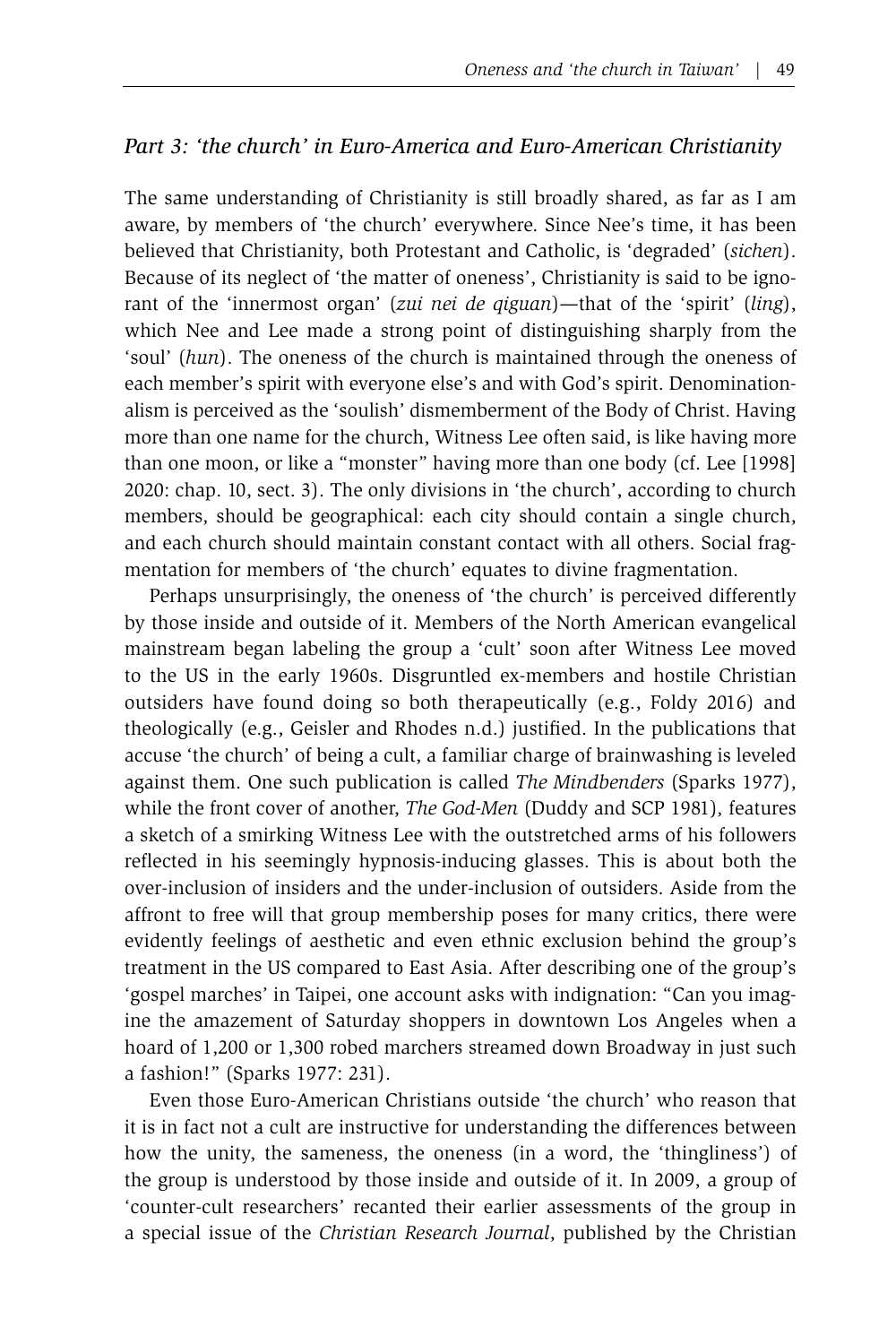Research Institute (CRI). Dedicated to "the 'Local Church' Movement," the issue is entitled "We Were Wrong." One author writes that "for Westerners, the LC's distinctively Chinese approach to Christianity, even when represented by Western followers, was so unfamiliar as to suggest cultism, whether or not it existed" (CRI 2009: 29).

Some counter-cult researchers were evidently perturbed in particular by the figure of Lee, described as "energetic and authoritarian" (Kinnear, cited in Martin 1980: 380) and as "the autonomous dictator of this world-wide religious cult" (Sparks 1977: 221). The CRI special issue, heartily embraced by many church members in North America, domesticates and denominationalizes the distinction between "the LC" and other Christian groups, concluding that "the LC has been misunderstood and is neither cultic nor aberrant, but merely different" (CRI 2009: 3). The subsequent acceptance of the group in some quarters thus arises from an altered perception: the difference between this group and other Christian groups is not greater than the differences between those other groups. In the concluding article of the CRI special issue, Gretchen Passantino addresses the Western perception of Lee's style directly: "Lee's heritage was Eastern, not Western, and consequently did not reflect the rational, didactic, Aristotelian exposition familiar to us, causing us to suspect theological error rather than mere cultural difference" (ibid.: 49).

The hostility to the group arose from the perception that the relations within it were stronger than those beyond it. The renewed understanding of those internal relations as arising passively from 'mere cultural difference', rather than being actively embraced over external relations with other Christians and with God, allayed concerns for many people. Nonetheless, looking from inside the group today, internal relations are indeed actively embraced.

Before going to Taiwan, I interviewed church members in the UK, the most memorable interview being with Lily. She is an Iranian who went to high school and university in California where she completed the church's 'full-time training'. Church gatherings are often referred to as 'blendings'. When I asked Lily if she could clarify this term, she referred me to and explained Leviticus 2:1–16, in which the Israelites' preparation for a sacrificial meal offering to God is described. Here the component parts are crushed together and then blended into a paste using oil. While the parts are the soul-based cultural and personal differences between church members, these differences are not just ground away but into each other through church participation, which enables the flow of 'the spirit' (the oil) through those gathered. Lily gave a pertinent example of this understanding in action from a weekly meeting she had attended. She spoke of a "brother" who, when "the saints" were reading about the biblical Persian conquest of Babylon, said something like "Oh, those blooming Iranians." This split Lily in two: on the one hand, she thought about the offense this comment caused in her 'Iranian' soul; on the other, she felt the comment was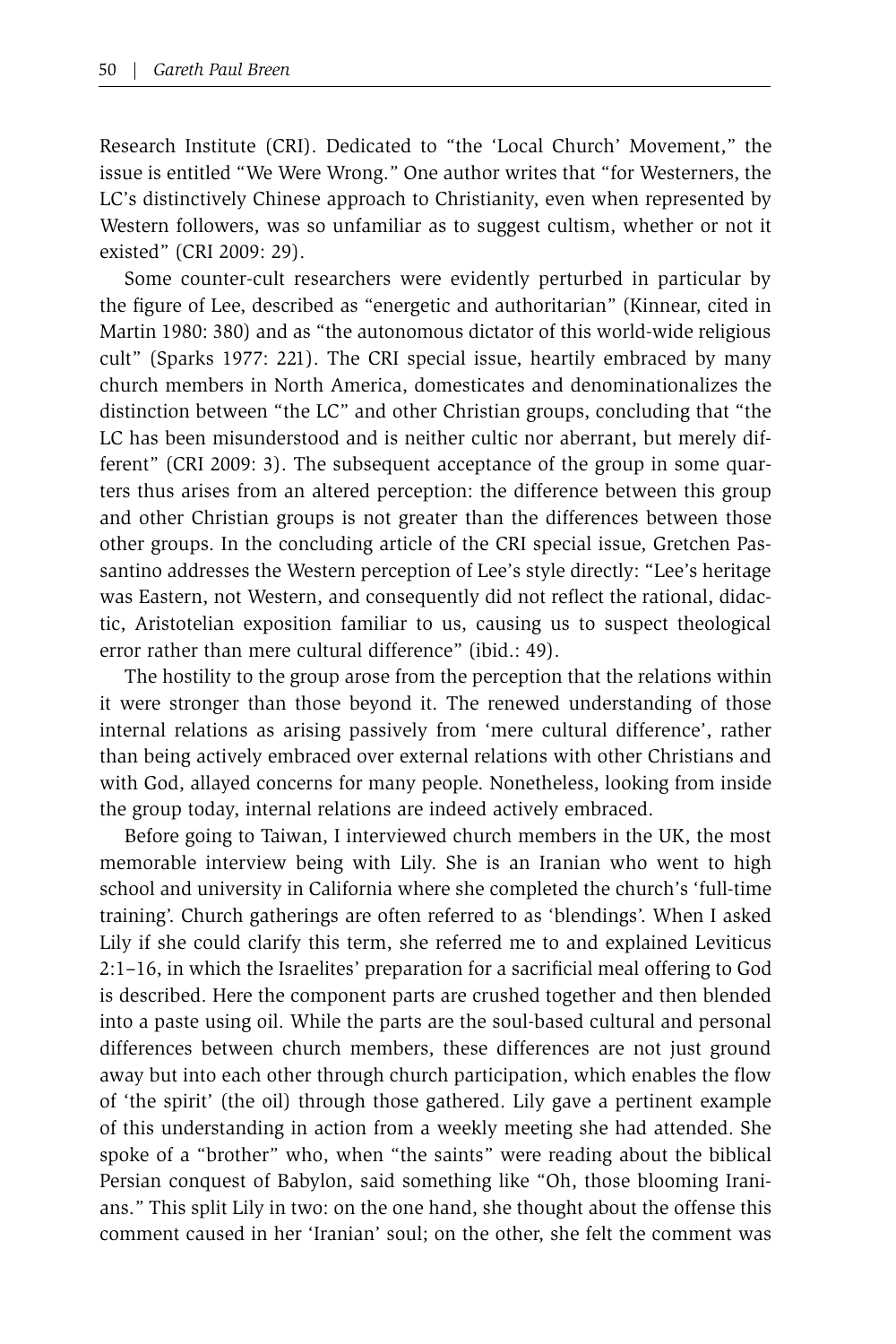also an opportunity to leave behind her "old self" and be further blended into the oneness of 'the church'.

I asked Lily whether she ever worried about being "blended away" or "losing her identity" through this process of socio-spiritual incorporation. In her answer, she used the metaphor of the wall running around the circumference of the millennial city of God. Church members were the "living stones" (1 Peter 2:4–5) of this wall. She assured me that she did not "want God to make a bunch of Christ robots." She emphasized instead that only she could occupy her particular place in the wall, not because this was a predestined space reserved for her "in heaven," but exactly by virtue of her spiritual growth as a church member. Perfection was a process of finding one's place within the wall. Lily understood the (sometimes abrasive) interactions with other church members as part of a mutual process of being reshaped according to the oneness of the wall. This process should not be understood as losing one's personality but as exchanging a soul-based 'old self' for a spirit-based 'vessel-hood' in the blended body of Christ.

I need not invoke Pink Floyd to suggest that being a brick in a wall, holy or not, while valued positively by Lily, could intuitively be utilized as a negative image by Euro-American critics of 'the church'. Lily's mereographic compromise between oneness and individuality is resonant with anti-cult images of brainwashing. In both cases, participation in the church is a process of selftransformation. This transformation is directly proportional to the degree to which one is integrated within the collective. The individual(istic) self before integration is lost to the holistic self afterward. Deconversion likewise is a rupture in the process of individual-becoming-collective. When one loses connection to the collective, one loses connection to oneself—an outcome that I can attest to.

CEA is a group entity that is gradually becoming divinized through the intermingling and increasing oneness of its members. It is God who made this possible in the first place, church members say, with his "incarnation, human living, crucifixion, resurrection, ascension, and dispensation" as Christ. However, the principal Christian aim today is not to contact God as an external being, but to live God out as a collective being—as 'the church' or the 'corporate godman', as this being is sometimes called. In contrast, EAC, in church members' eyes (but I would venture in many Euro-American Christian eyes too) is a collection of individuals each of whom is trying in different ways to contact God as a relatively external figure. For them, 'church' is not the central divine object of their concern; rather, it is the context or the means by which they each attempt to experience the presence of an otherwise external God. Relations among Christian human beings may help with this for EAC, but they are secondary to this endeavor, rather than primary (as with CEA). The question for us is, what do we do analytically with these differences between CEA and EAC understandings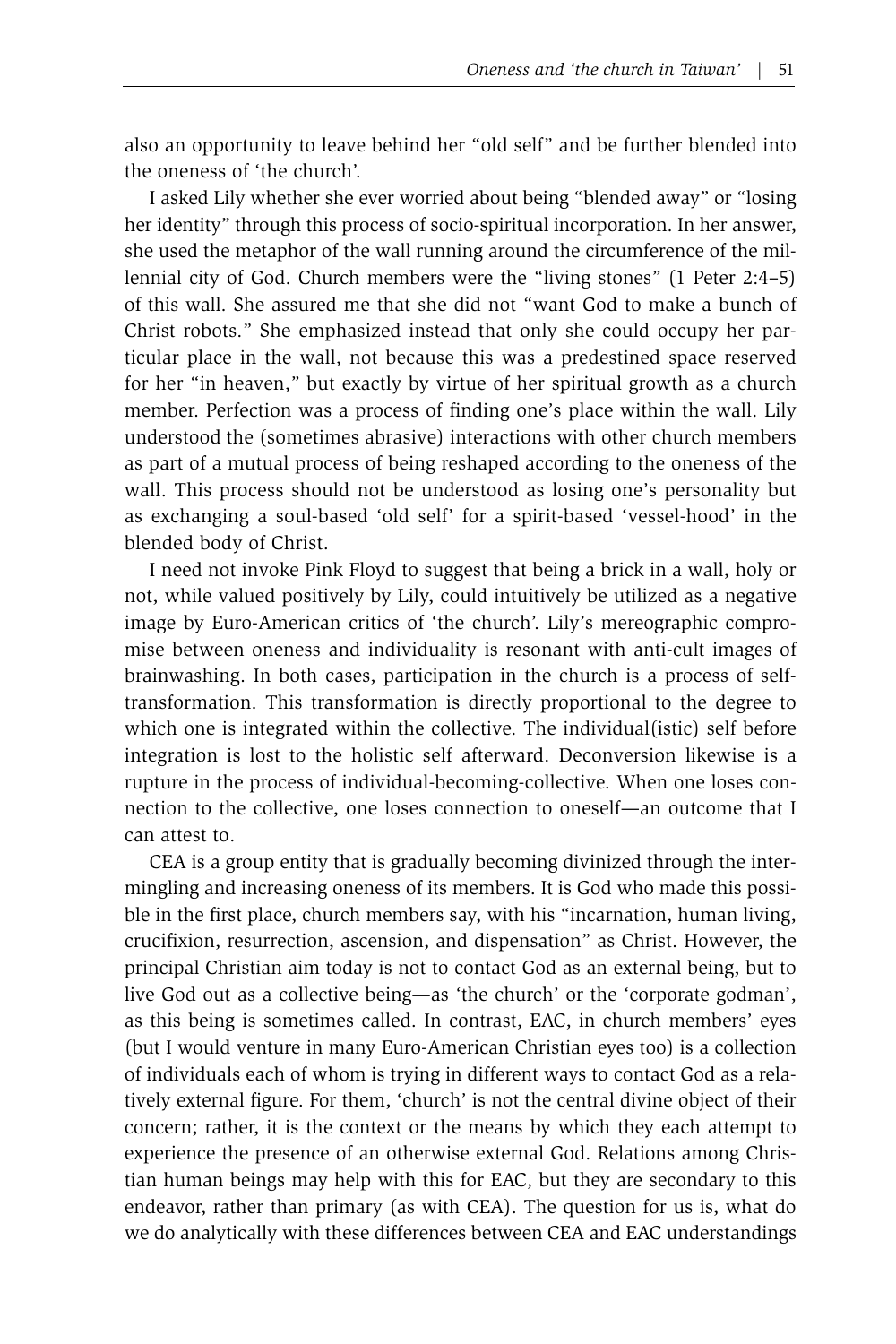of what it means to be Christian? I am first turning to an anthropological answer to this question, which, I argue, emphasizes things over relations.

# **Analysis**

#### *First Analytical Approach: Dumontian Comparison*

The difference between 'Euro-American Christianity' and 'the church in Euro-America' may already be reminiscent, for some, of the comparison Louis Dumont ([1966] 1980, 1992) makes between individualism and holism. Dumont argues that the latter is present in germinal form at the beginning of Christian history. With holism, which was characteristic of the Vedic period in India and most of the ancient world, according to Dumont, each individual finds value to the degree that they embody a social position given by a shared vision of the transcendental social whole. This kind of system, Dumont (1983) argues, does allow for individualism, but only 'outworldly individualism'. That is, one values one's individuality to the degree that one lives outside the social whole, outside the world, as with the ancient 'renouncers', who by no means considered their way of life to be the proper life for most people. The renouncer was, by definition, an exceptional person, "an individual-outside-the-world" (ibid.: 3). Although Christianity first arose in a broadly holistic world, Dumont argues, it had within itself the seeds of an outworldly individualism with a communal aspect. According to Dumont, this latter aspect was not discernible within pre-Christian Indo-European civilizations: otherworldly individuals in Hellenistic and Vedic times were solitary. "Sociologically speaking," he writes, "the emancipation of the individual through a personal transcendence, and the union of outworldly individuals in a community that treads on the earth but has its heart in heaven, may constitute a passable formula for Christianity" (ibid.: 7).

Dumont traces the gradual disintegration of the Church (not 'the church') in Western Europe as the defining factor of Christian life up until the arrival of John Calvin with whom the significance of the Church disappears almost entirely. "His Church is the last form that the Church could possibly take without disappearing," Dumont (1983: 20) writes. From now on, "the Church does not make the believers what they are, but the believers make the Church what she is" (Schneckenburger, quoted in Troeltsch [1912] 1922: 320; quoted in Dumont 1983: 24). "For all practical purposes," Dumont concludes, following the Reformation, the Church had become "an association composed of individuals" (ibid.). Any valued image of a whole into which this pursuit should fit is highly subordinate, if not totally non-existent.

The result of a Dumont-inspired analysis of the difference between CEA and EAC would take into account two things: the relatively selfsame ideologies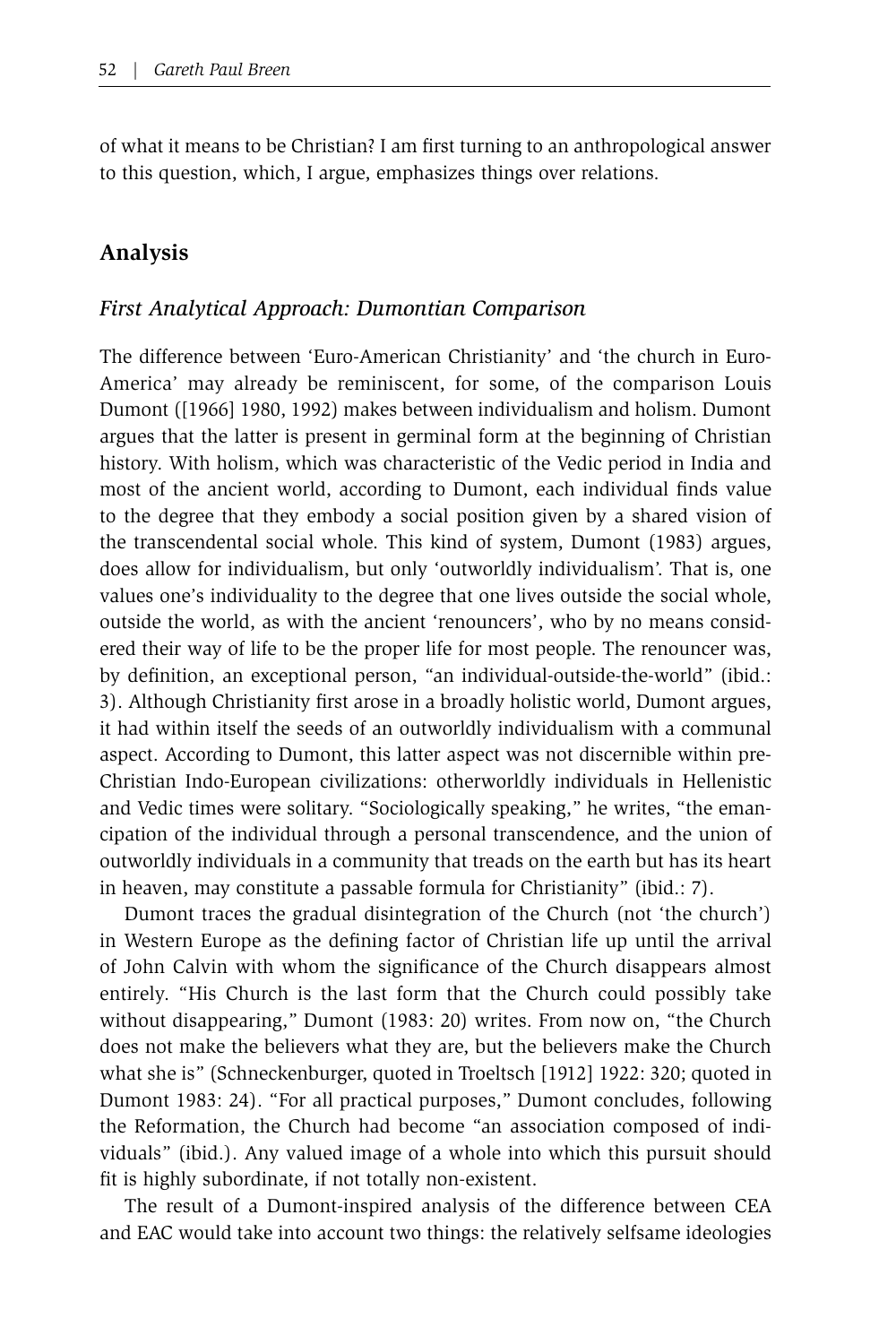of Christian holism and of individualism, respectively.4 In order to arrive at these two things, we would have to rely on descriptions of several sets of relations, such as those between Lily and other church members, or between Lily and her understanding of the oneness of 'the church' (as a kind of wall). We would discuss concomitant relations (or lack thereof) between Euro-American Christian individualists, and between them and their idea of the divine. Finally, we would describe the relations between these two groups, as Dumont does historically in his description of Christian individualism gradually arising from a holistic world. We might even suggest that Euro-American Christian individualism is partly reinforced by the fear of (a form of relation with) the perceived potential for cultism in Christian groups. Likewise, we might propose that Lily's Christian holism is partly in response to her negative perception of (again, a relation with) Euro-American Christian individualism.

Nonetheless, if we are to stick to the Dumontian spirit of the analysis, all these relations would ultimately be analytically subservient to our conclusion that there exist two things here: Euro-American Christian holism and Euro-American Christian individualism. Certain relations (i.e., shared attributes) between these two might even be elided in order to emphasize their distinct thingliness. In contrast, we might underemphasize the thingliness of individualism and holism and merely use the distinction between the two as the pretext for centering our analysis on relations. What are the processes, we might ask, whereby Dumontian analysis produces conceptual things? What is hidden and what is exposed, and by what means, in the production of holism and individualism? I turn now to an alternative form of analysis, one that puts stress precisely upon relations over the things that are related.

## *Second Analytical Approach: Strathernian Relations*

Before continuing, here is a quick summary of the rest of the article. As others have often noted, Marilyn Strathern's approach is very complex, and in this subsection I first try to clarify it by describing the place of 'things' and 'relations' within it. I argue that there are two kinds of things in Strathern's approach: heuristic things and 'really real' things. The point here is to show that, despite the prioritization of the relation and the attempt to desubstantialize the thing, Strathern's approach complements that of Dumont on the both/ and side of the four-fold framing of the issue of the role of things and relations in anthropological analysis that I propose. Dumont prioritizes things, Strathern relations, but both things and relations as I have defined them are present for both. As I did with Dumont's approach, I will then briefly describe what a Strathernian approach to the difference between CEA and EAC might look like. In the subsection that follows this one, I am finally in a position to 'fill in' the third quadrant of the four-fold system I am proposing, that is, the thing-based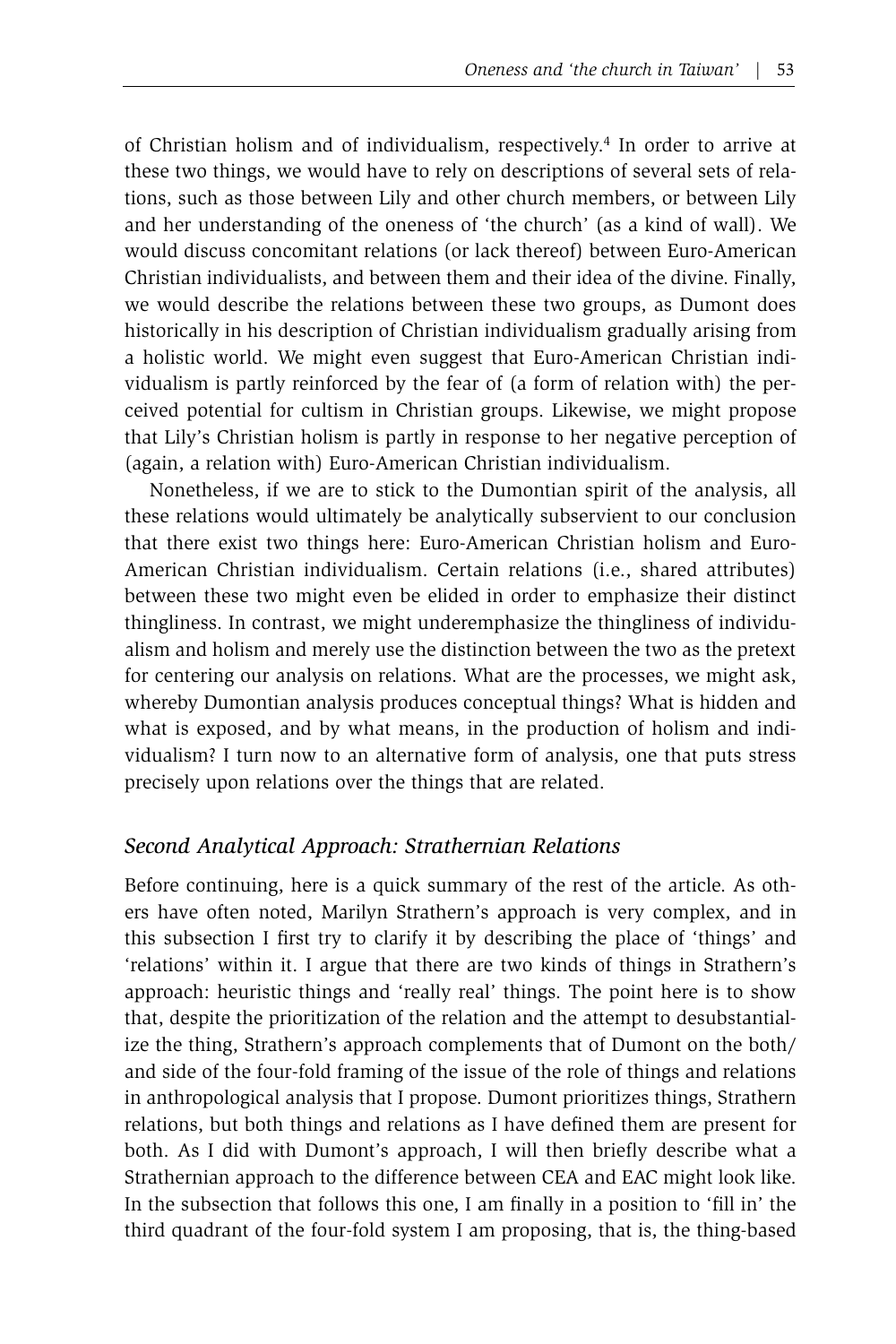either/or quadrant. In the conclusion I will draw upon the approach to oneness in *taiwan zhaohui* before issuing a challenge to relational thinkers to fill in the final quadrant—a relation-based either/or approach.

Strathern (1995) traces her own interest in 'the relation' to a fascination with the ways in which the classical anthropology of her education sought to place the individual within society (see also Viveiros de Castro and Fausto 2017). Her own analytics, however, elide the 'mereographic' (part-whole) 'relata' (i.e., things) that so concerned her intellectual ancestors (Strathern 1996b), to explore the "dazzling" potential of relations set free from their conceptual subservience to the things they relate (Munro 2005: 246). Her focus, nonetheless, is not merely to describe the world as relational. Reflexively, Strathern (2014, 2020) recognizes that the very notion of the relation (a 'duplex' with both abstract and concrete meaning in English) is thoroughly 'Euro-American' (a term I have borrowed from her), with roots, in its current form, in seventeenthcentury Britain. So much so that for anthropology in the English language, Strathern and her interpreters argue, there is practically no escaping the relation (Lebner 2017a: 18; Strathern 2020: 10–12). In contrast, Strathern is very much set on escaping, analytically, from the thing.

As is well known, Strathern's first fieldwork took place in Melanesia. However, it is also true, as Ashley Lebner (2017a: 6) cautions, that at least from *The Gender of the Gift* onward, Strathern (1988) is writing about 'Melanesia' rather than Melanesia. The former is a 'persuasive fiction' (Strathern 1987) rather than a substantive really real thing. Strathern is very much attuned to the fact that the Melanesia she writes about is not the living, breathing Pacific region that continues to shift and change, far from Cambridge University (Holbraad and Pederson 2009). Thus, 'Melanesia' here, unlike Dumont's individualism or holism, which are things out in the world impacting people's lives, thoughts, and actions, is a heuristic thing. It is a thing, we will see, that is constructed in the writing of the anthropologist solely for the work of drawing relations. But it is a thing, nonetheless.

While giving the things in her analyses—such as 'Melanesia' and 'Euro-America'—the least ontological substance possible outside of those analyses, there are also things at the root of Strathern's approach that do not appear to be heuristic. As noted, Strathern is acutely aware of the limitations of her descriptions. "Limit" and "limitation" are words she uses often (Street and Copeman 2014: 19). She is reflexive about being 'within the limits of a certain language' (Viveiros de Castro and Fausto 2017) and about the historical idiosyncrasy of the concept of relations, which is the content and medium of her work (Strathern 2020). To me, this strongly suggests that something like 'Euro-America', as well as being a merely heuristic thing in her analyses, is also a really real thing for Strathern, from within which her analyses occur. In an interview with Eduardo Viveiros de Castro and Carlos Fausto (2017: 48), Strathern describes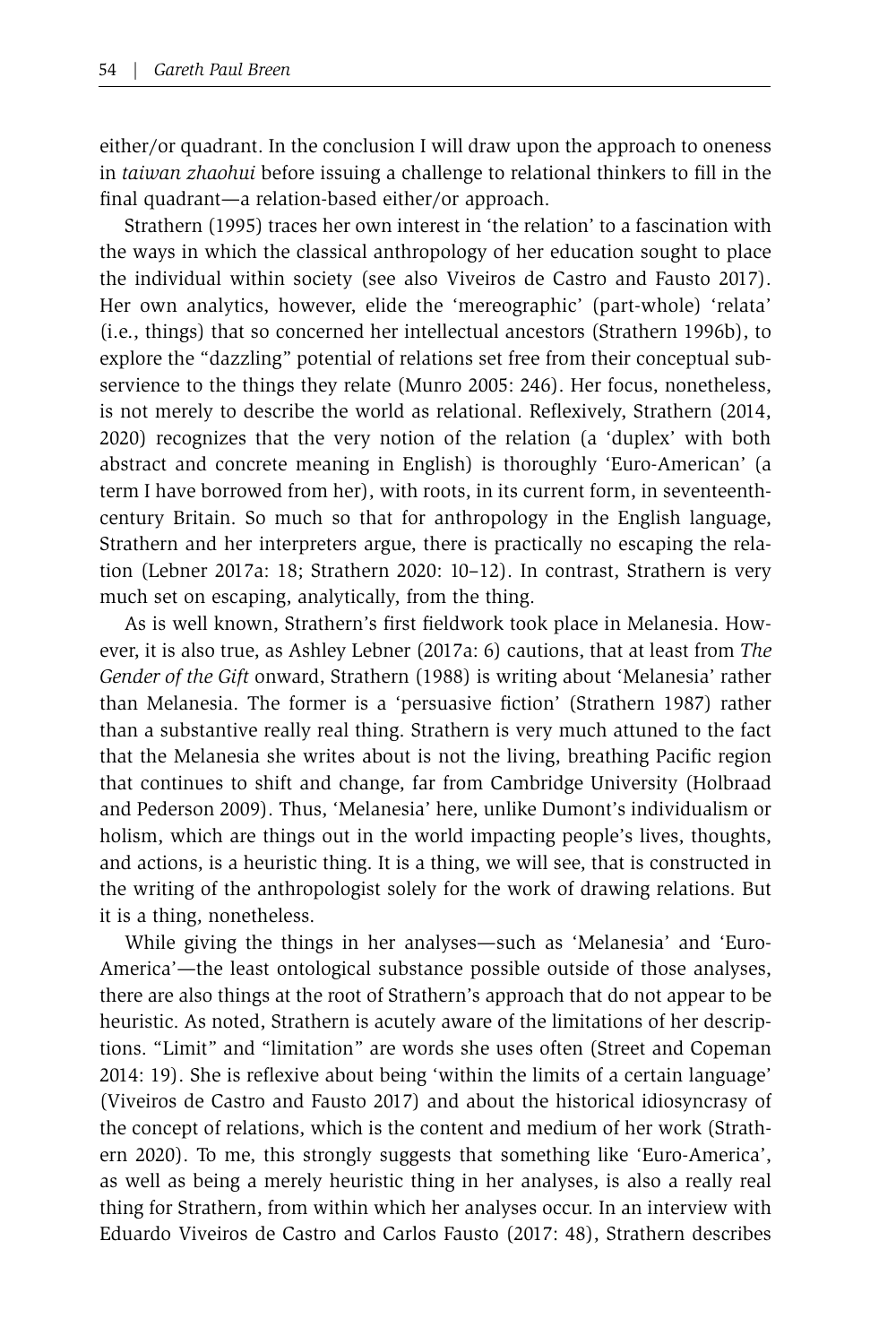a changing relationship with her data when she shifted from an external 'in' to an internal one, from working with Melanesians to a focus on (reproductive technologies in) Western society: "As a guest in Papua New Guinea, I felt I couldn't take issue with the material. I was at liberty to do what I damn well wanted to do in my own society."

References to being 'in' a society, to historical and linguistic 'limitations', as well as the use of, even 'heuristic', proper nouns such as 'Melanesia' and 'Euro-America'—all these suggest the presence of things, as I have defined them, in Strathernian thought. If Strathern tends to make 'Euro-America' as a thing in her analyses heuristic, while historicizing Euro-America as the thing from within which her analyses occur, Strathernians have attempted to desubstantialize the latter, so that it too takes a heuristic form. For them, unlike for Strathern, at least at certain key moments, the "we" of anthropological analysis "is not cultural, historical or geopolitical … Rather, its significance is conceptual. The 'we' is the figure to which an anthropologist minded to reconceptualize an object of inquiry attaches the initial conceptual assumptions they are attempting critically to shift" (Holbraad 2020: 505) in the process of anthropological analysis. This difference between Strathern's tendency to understand her own project as extending but working within the limits of a certain linguistically and historically particular conceptual remit and some strands of Strathernian anthropology's more abstract conception of the analytical 'we' does not matter for the point I wish to make here: that all Strathernian anthropology is ultimately grounded in things, be they heuristic or historical, even if it puts emphasis on the relations within and between them.

Matei Candea (2017, 2018) has described the analytical implications of beginning with either a heuristic or a historical Euro-America in terms of 'frontal' and 'lateral' modes of comparison. Where 'frontal comparisons' concern what I, following Holbraad and Pedersen (2009, 2017), would call the 'extensive' limits of analytical familiarity, in which "an unfamiliar ethnographic entity [e.g., Melanesia] is contrasted to a putatively familiar background [e.g., Euro-America]" (Candea 2017: 90), 'lateral comparisons' compare apparently familiar cases (such as 'Melanesia' and 'Euro-America', now heuristic not historical things), "set side by side to highlight their similarities and differences" (ibid.: 93). In other words, these cases are set side by side to highlight the relations that might be drawn between them.

Strathern is not particularly concerned with the frontal comparison between Melanesia as an 'unfamiliar entity' and 'Melanesia' (or 'Euro-America', for that matter) as the putatively familiar analytical background of anthropological discourse. Rather, she is interested most often in setting up comparisons between two apparently familiar 'cases' to make 'visible' unfamiliar relations between them (Strathern 1991). Nonetheless, the 'limits' in which these comparisons occur, I want to point out, are the contours of the really real historical thing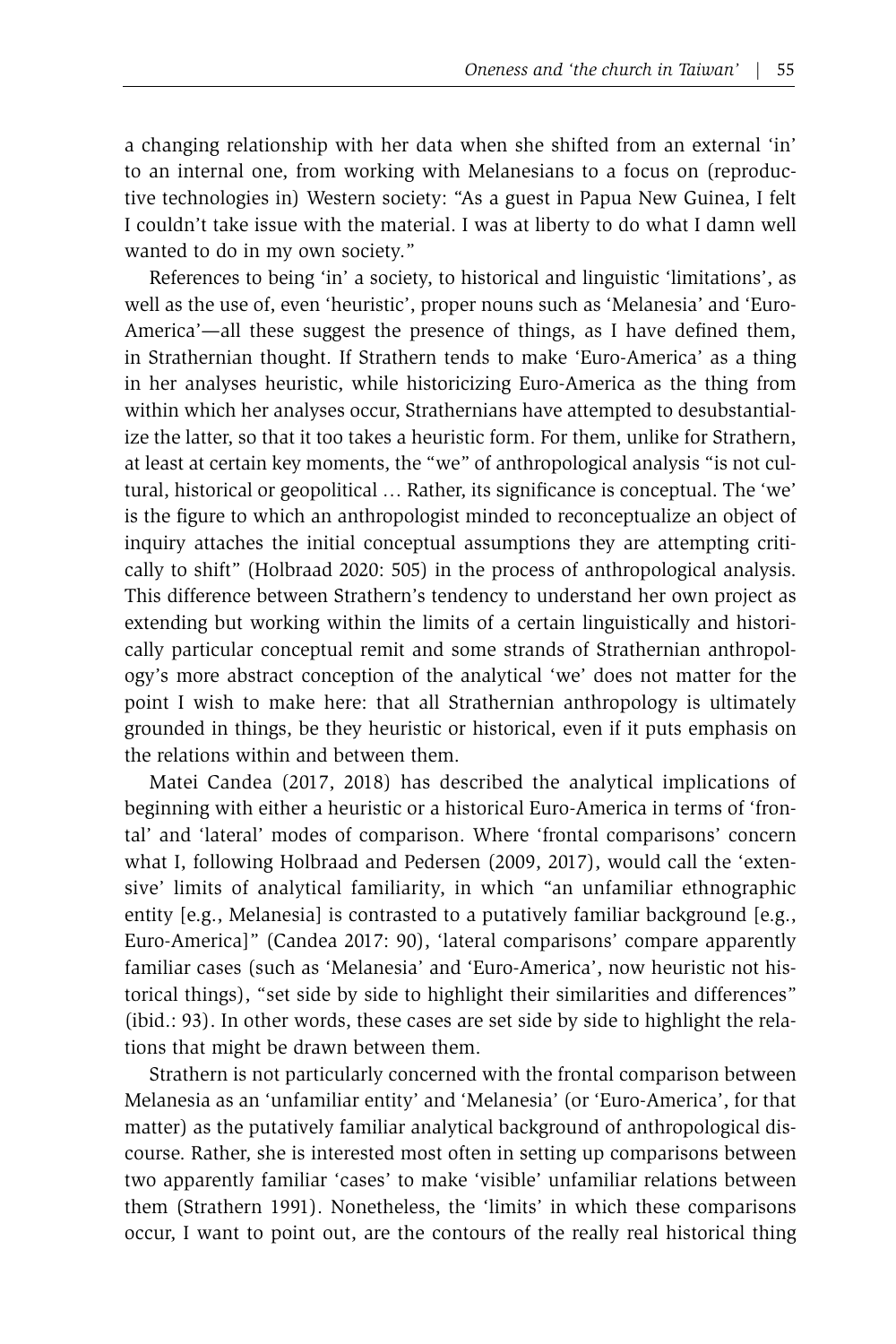that Strathern traces back to seventeenth-century Britain. Using a set of now established techniques, such as the echo, bifurcation, the duplex, cutting, and elicitation (see Street and Copeland 2014), Strathern traces unfamiliar relations within the apparently already known limits of the English language and within Euro-American conceptual repertoires. Thereby, the frontal relation, between Euro-America and Melanesia, is elided for the sake of lateral relations between 'Euro-America' and 'Melanesia' within Euro-America. The quotation marks around 'Melanesia', 'Euro-America', and other proper nouns are a way of reducing them, in contrast to Dumontian things, to merely heuristic things. Focusing upon the lateral over the frontal relations of anthropology likewise shifts the focus from the encounter of a familiar thing (Euro-America) with an unfamiliar one (e.g., Melanesia) to the internal relations within the former.

To put this in slightly more concrete imagery, it may be helpful to recount Janet Carsten's (2014) interview with Strathern in terms of her gardening techniques, which are used as illustrative of her anthropological approach. Most notably, Strathern says that she tends not to dig or to buy new plants or seeds but to focus mostly on cutting (ibid.). 'Cutting', as noted, is a key method of Strathernian comparison (Strathern 1996b; see also Copeland and Street 2014). The 'material' between two 'cases', for example, a 'Melanesian' kinship practice and a discussion of 'Euro-American' reproductive technologies (Strathern 1995), is cut away in such a precise and unique way as to reveal surprising similarities and differences, that is, relations that had never been thought of before. We may note here, however, that the work of frontal comparison—buying seeds and plants from beyond or digging beneath the ground—has already been done in previous acts of frontal comparison (translation), whether by Strathern (1972) or by others. In this analogy, Strathern's garden is Euro-America as a historical thing, but she elides the ('frontal') relations between this familiar thing and the unfamiliar world beyond it (including Melanesia) by avoiding digging beneath the garden or buying seeds from outside it. She rather focuses on cutting out relations between the elements of her garden (the 'cases' of lateral comparison) that are already there. She is not only focusing on the relations between the (heuristic) things in her garden rather than on those things themselves, but she is also eliding the (historical) thingliness of the garden itself by remaining inside it. Nonetheless, both kinds of thing are there and are necessary for her gardening to take place.

Strathern's relation to her garden is (laterally) comparable to Lily's relation with the wall. For both Strathern and Lily, the thinghood neither of the encompassing wall or garden nor of the things within the wall or garden is their chief concern. As with Strathern and the world surrounding her garden, Lily is not focused (as are the church's Euro-American critics) upon the external relations between 'the church' and other Christian groups. Such relations imply denominationalism, the worst sin of Christianity, according to Nee. Both Lily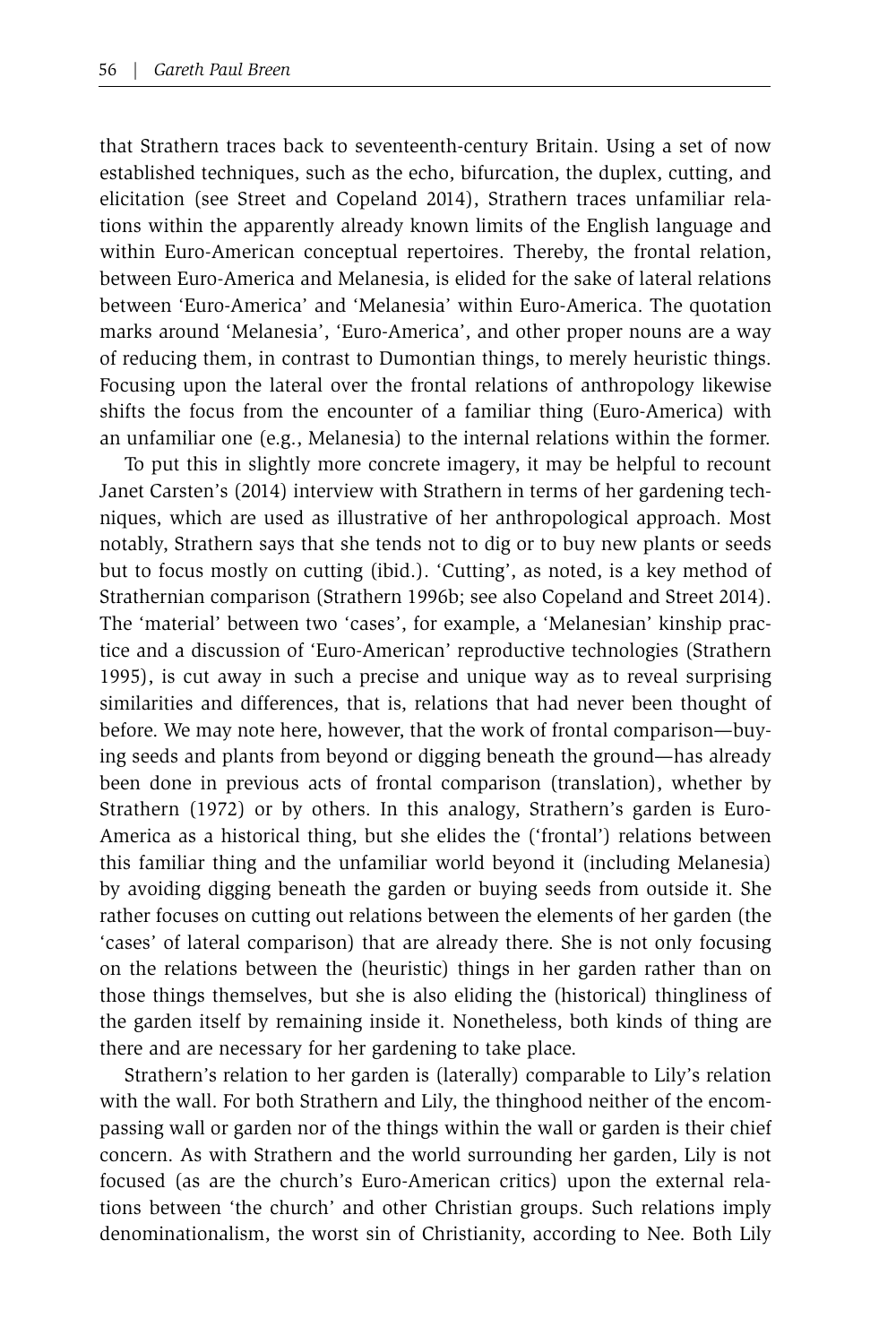and Strathern are concerned with the relations between the 'things' (church members, plants, stones, cases) that are internal to the encompassing thing (the church, Euro-America), much more than they are with the things themselves. The difference is that while Strathern is concerned with drawing out these relations into a dazzling anthropological analysis (or indeed, presumably a dazzling section of her garden), Lily is concerned with her own relational becoming as a living, growing stone in the wall of God. In contrast to Lily, and by inference CEA, EAC is interested precisely in the thinghood of things internal to Christianity—is this thing really Christian or not?—and the thinghood of Christianity in its external relation to God—are Christians relating to this external thing God correctly or not? While Lily and the CEA relate through lateral comparison, EAC relates through frontal comparison.

Here we are relating relations (Strathern's with anthropology, Lily's with 'the church', EAC's with God) rather than constructing things, as with Dumont. The point of our Strathernian analysis is to draw out (hopefully) interesting relations between Lily and Strathern, CEA and EAC. The significance of the analysis is not in constructing interesting things (like Dumont's categories of individualism and holism), but in making interesting relations. Nonetheless, things (Strathern, Lily, CEA, EAC) are still prerequisite in some way for these relations to be related. Strathern suggests that it is possible to have relations without relata (cf. Barad 2007), drawing most recently upon John Locke's example of the father-son relation (Strathern 2020: 84). Locke argues that, without knowing either the son or the father in question, we can have an idea of how they are related through our prior familiarity with what the father-son relation entails. This is a convincing instance of a relation preceding the things it relates in some way, but it far from shows that an anthropological analysis without things of some kind is possible. In fact, Strathernian analyses seem each to depend upon things in some way. Despite this, Strathern and her interpreters have put the accent of indispensability on relations over things.

Using two select analytical examples, I hope to have shown that anthropological analysis, even of the most relational kind, has so far been impossible without things as much as it has without relations. Now I aim to show that this is because both thing-focused and relation-focused anthropological analysis has assumed a both/and approach to the role of things and relations. Taking an either/or approach reveals that it is things rather than relations that anthropology has not yet moved beyond.

## *Third Analytical Approach: Things in Either/Or Perspective*

In both the Dumontian and Strathernian approaches described, whether we see things or relations is a matter of emphasis on some parts of the analytical picture rather than others. We might describe Euro-American individualism as a thing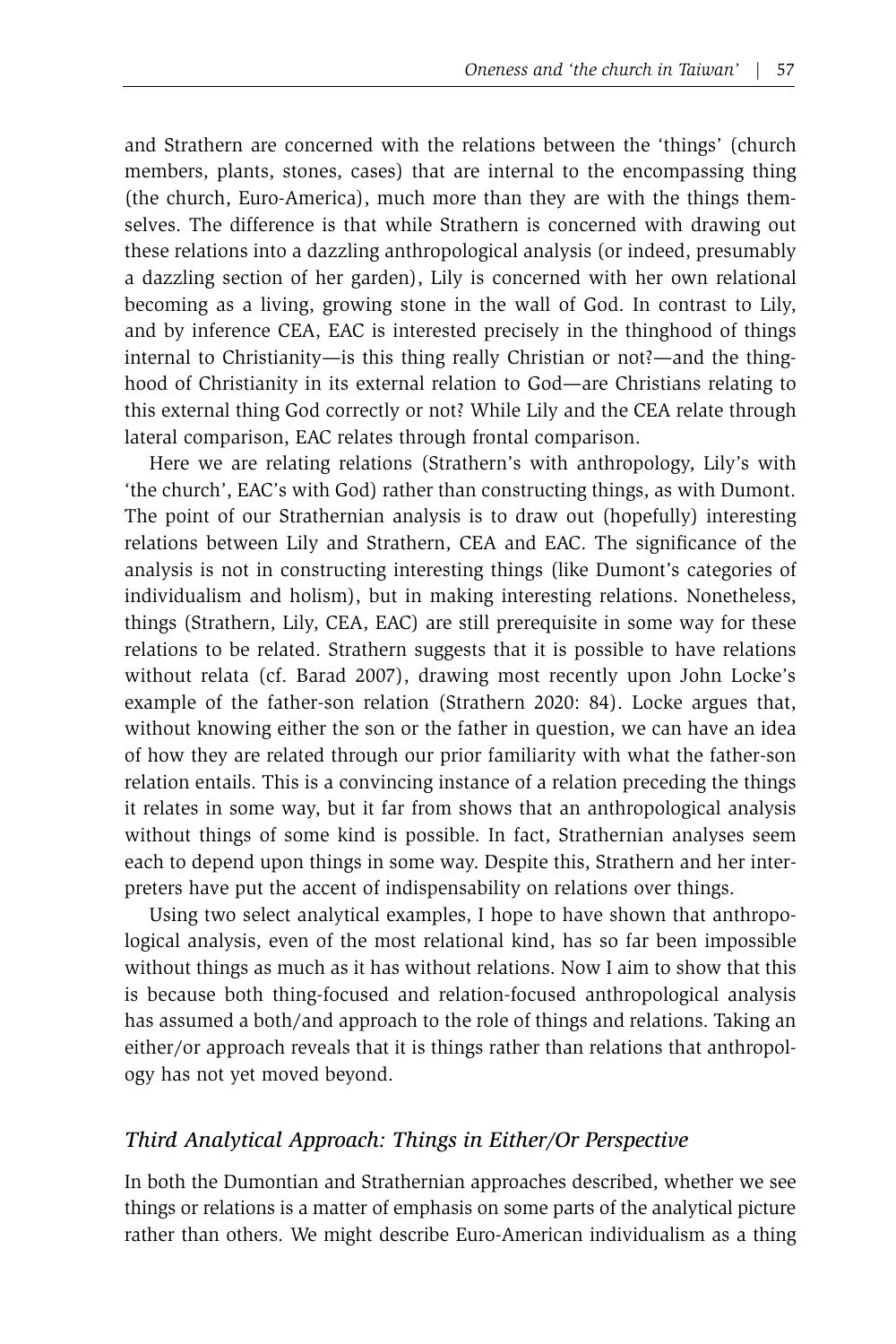(be it ideological or sociological), or we might climb inside this thing and focus on the social or ideation relations that compose or are extractable from it. But whether we emphasize the relational or thingly aspects of analysis, the occluded concept (things and relations respectively here) will still be present in some form, because things and relations in both Dumontian and Strathernian analyses are mutually defined. There are always both relations and things in these approaches. From life in *taiwan zhaohui*, I argue, we can derive an alternative mode of analysis, one that differs from both the relation-dependent thing focus of Dumont and the thing-dependent relational focus of Strathern. In order for the differences between these analytics to become clear, however, we must first sharpen our definition of the thing.

In both the Dumontian and Strathernian approaches discussed above, the thing was defined as that which in some way is the same as, and is one with, itself. To further refine this definition, I enlist here the help of object-oriented ontology (OOO), which is part of a wider philosophical development that calls itself 'speculative realism' (Bryant et al. 2011). Speculative realism, like so-called naïve realism, holds that the really real exists and is describable, but that it can only ever be partially accessed (for humans and non-humans alike), so that descriptions of it are inescapably speculative. Consistent with these premises, OOO posits the non-reducible existence of 'objects' at all scales, from the microscopic to the hand-held to the institutional. The degree to which an object is an object is the degree to which it cannot be reduced to either that which it composes or that which it affects (Garcia 2014). According to Graham Harman (2016), who coined the term 'object-oriented ontology', natural science and social science are guilty respectively of these two forms of reduction, which he terms 'undermining' and 'overmining', and have therefore never yet taken objects seriously. It is with the thin 'ontological' band between these two object-reducing perspectives that OOO concerns itself. The vocabulary OOO uses to articulate the nature of this band is especially useful for translating into explicitly analytical language the largely implicit approach to 'oneness' taken in *taiwan zhaohui*.

Switching back from the term 'object' to its equivalent, 'thing', the implications for understanding a thing as that which is reducible to neither its components nor its effects are far-reaching (nor does it contradict our earlier definition). There are two relevant conclusions we can draw here. The first is that whether a thing is indeed a thing in this way seems beyond the pale of confirmation. We only ever know of a thing's existence through its effects upon us. We only ever seem to know what a thing is by looking at what it is made of, or what it can do. Thus, in order to 'see' everything using this definition of the thing, we must, with the speculative realists, take a speculative leap into this thing-focused universe. We must just accept that things are things to the degree that they are irreducible to their components or effects, and then see where this takes us.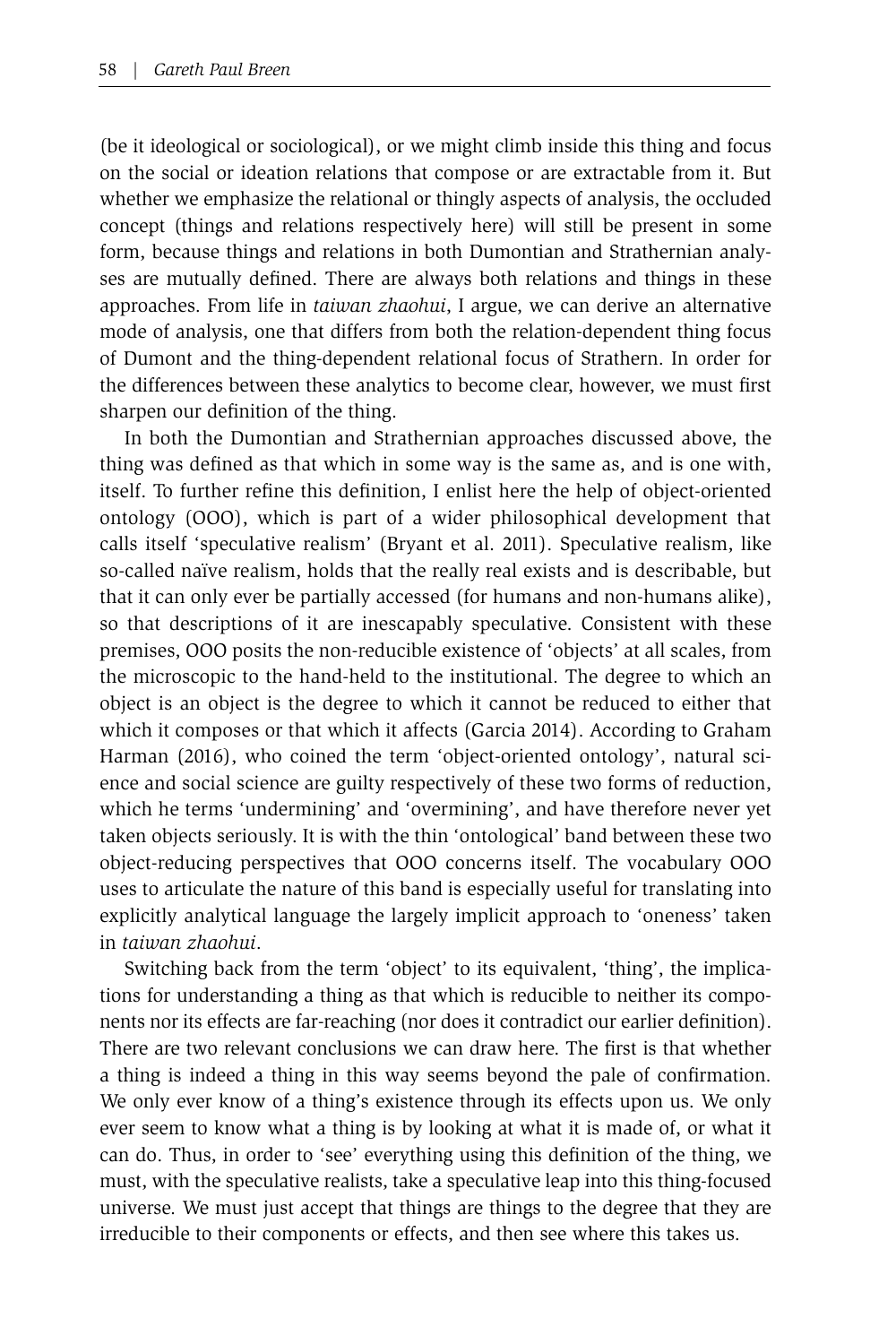The second conclusion follows on from this one. It is that no thing is describable, as a thing, in terms of its relations with any other thing. We must leave relations behind entirely. Consider that if we are really interested in a wristwatch as a thing in this sense, we cannot describe it in terms of either its effects (telling the time) or its components (hands, batteries, strap). Rather, and this will seem an incredible leap for some, we must see these internal relations (between parts) and external relations (between wholes) as appearances of the thing itself. We must shift from the terminology of things and their 'relations' to something like the 'essences' and the 'appearances' of things, as do object-oriented ontologists in their descriptions of objects. Rather than reduce each thing to the world, we reduce the world to each thing. This is why OOO refers to the 'allure' and the 'infinite depths' of the object: from an object-oriented perspective, each object (thing) in turn becomes the 'essence' of all the 'appearances' that surround it. If this strange analytical frame has not already sent the reader packing, I suggest that its usefulness will become clearer if we observe it in ethnographic action.

Having partly grown up in 'the church' myself, it was the differences between the Taiwanese church context and the context of 'the church' in the UK, Europe, and the US that were most surprising when conducting fieldwork. In Taiwan, there was a lack of emphasis on self-transformation and so a lack of emphasis on the part-whole relations between 'the church' and the individual self. Instead of being concerned with a sincere<sup>5</sup> transformation of the self through gradual incorporation into the collective, the question was rather one of attunement, either to the individual components of 'the church' or to 'the church' as a thing in itself.

For instance, I was often surprised by the relaxedness of those around me after hearing a live or recorded 'message', or after reading a text, which implored those listening and reading, in so many words, to "act now, with conviction and urgency" (we must "deny ourselves," "deny our culture," "eat Christ," become "one Body," etc.). While the message was playing or while the text was being read, the room was full of enthusiastic "Amens" and other heartfelt affirmations of the words being received. Milling around in the breaks between these messages, or chatting to church members after a reading session, I expected at first that the mood and content of these sessions would spill over into the breaks, no doubt due to my experiences with the CEA. More often, however, as soon as the video was paused, the speaker stopped speaking, or we finished a text, the room would quickly be filled with the sounds of laughter, back slapping, and greetings, followed by the rush to the table of food and refreshments that most often accompanied these meetings.

Importantly, the ability to shift between the collective, serious, spiritual self and the free and easy individual self was explicitly valued. In Jingmei, the neighborhood of Old Taipei with the highest concentration of church members in the world, in which I lived and spent most of my time conducting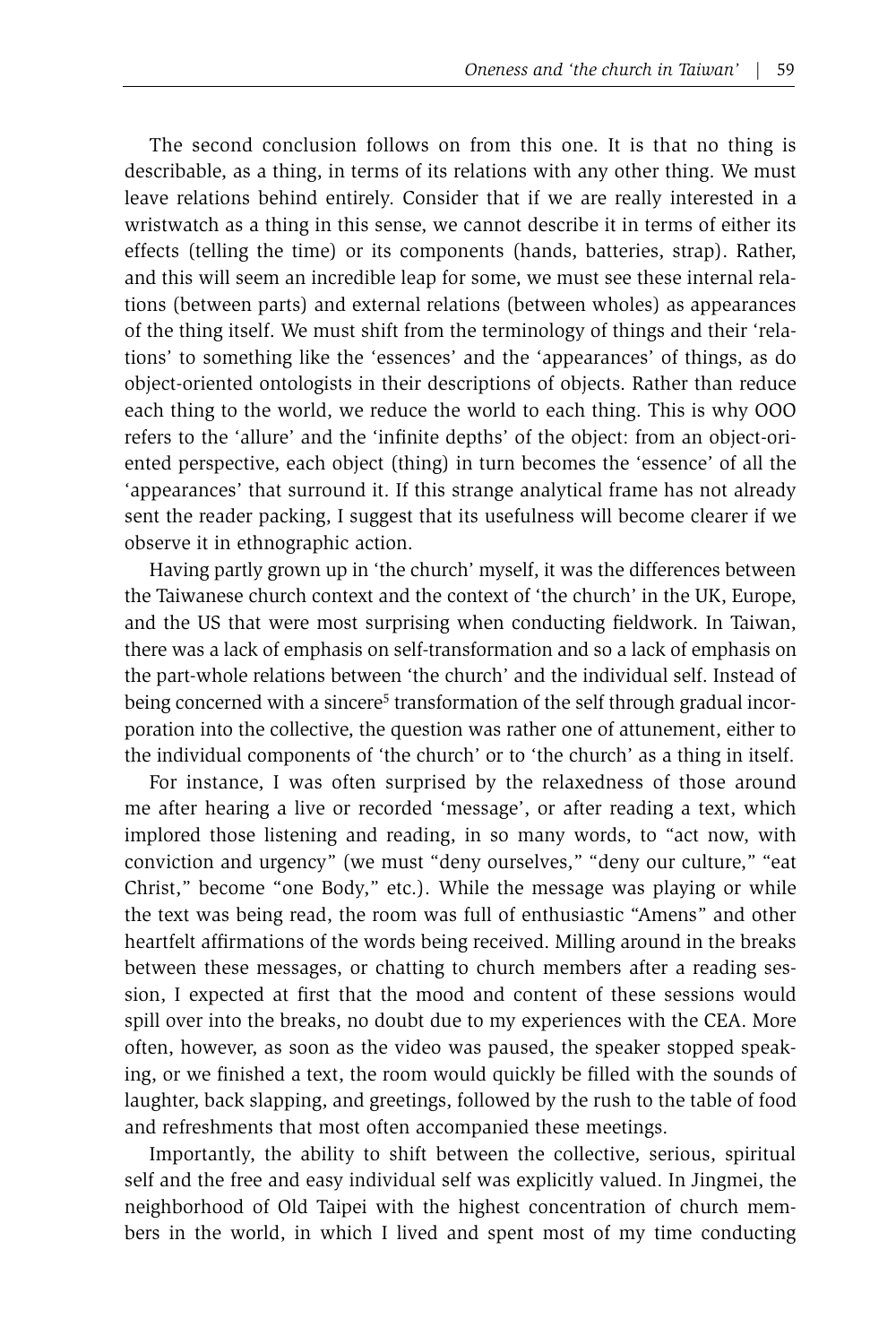fieldwork, before and after church meetings endless joking took place. "Fuck you!" brother Jin exclaimed with a huge grin at my host sister during my first church gathering. "You're ugly!" he continued, showing off his English. Making sex, fat, and bald jokes were common currency in Jingmei. Outside church meetings, older church brothers teased one another about who was the richest and joked about the fact that social inferiors called them "brother" in church meetings. On our social media, ministry excerpts, meeting arrangements, and little prayers were interspersed with funny, lurid memes to general amusement. There seemed to be a near-deliberate attenuation of the contrast between the seriousness of church language and habitus and the silliness of the sociality that preceded and surrounded it. One repeated church joke punned on the similarity between (male and female) breasts and the shapes of steamed buns and folded dumplings. "Many people did not like brother Lee because they thought he was too serious," old brother Yu said to me as I helped him around the National Taiwan Museum. "In fact, he was very playful, not serious at all," brother Yu continued, "like brother Yang [my host father]—he has this same playful characteristic." Comparing brother Yang to brother Lee was intended, I inferred, as a high compliment. Brother Yu saw their playfulness, their ability to shift between perspectives, as a sign of great spiritual maturity.

I came to understand that, without sincerity and full of play, the events in which the rather serious-seeming words of the church ministry were uttered and received were not taken as information-gathering sessions to be acted upon, but as instances, particular textures and aspects, of *taiwan zhaohui*. The words of the 'leading brothers' during conferences and trainings, and of the texts of Nee and Lee, were not, it seemed to me, taken primarily as blueprints or guides for how to live. For some, the serious bits of church meetings were often treated as a kind of bland, repetitive ritual core, which made the time spent before and after church meetings all the more flavorsome and fun. While many elders (*zhanglao*) were very concerned to attune those under their care to *taiwan zhaohui* as the core focus of their attention, for many of these members *taiwan zhaohui* was merely the pretext for more exciting encounters. This was, I want to suggest, a peaceful battle between the existence of *taiwan zhaohui* as the thing whose essence was behind all appearances and as the concatenated appearances of many other things.

Sitting in his Taipei office on the thirteenth floor of the church-owned Believe Christ Building (*xin ji dalou*), which sits on the same road as Taipei 101, and thinking of my interview with Lily, I asked brother Deng, who some called "the president of the church," whether he ever worries about being turned into a "Christ robot." He laughed hard while looking at me with utter confusion. "No, I don't," he replied as his laughter subsided. I told him about Lily and suggested that maybe "losing one's identity" was a "particularly Western concern." The sentiment of his reply was, "Have you met church members? They're as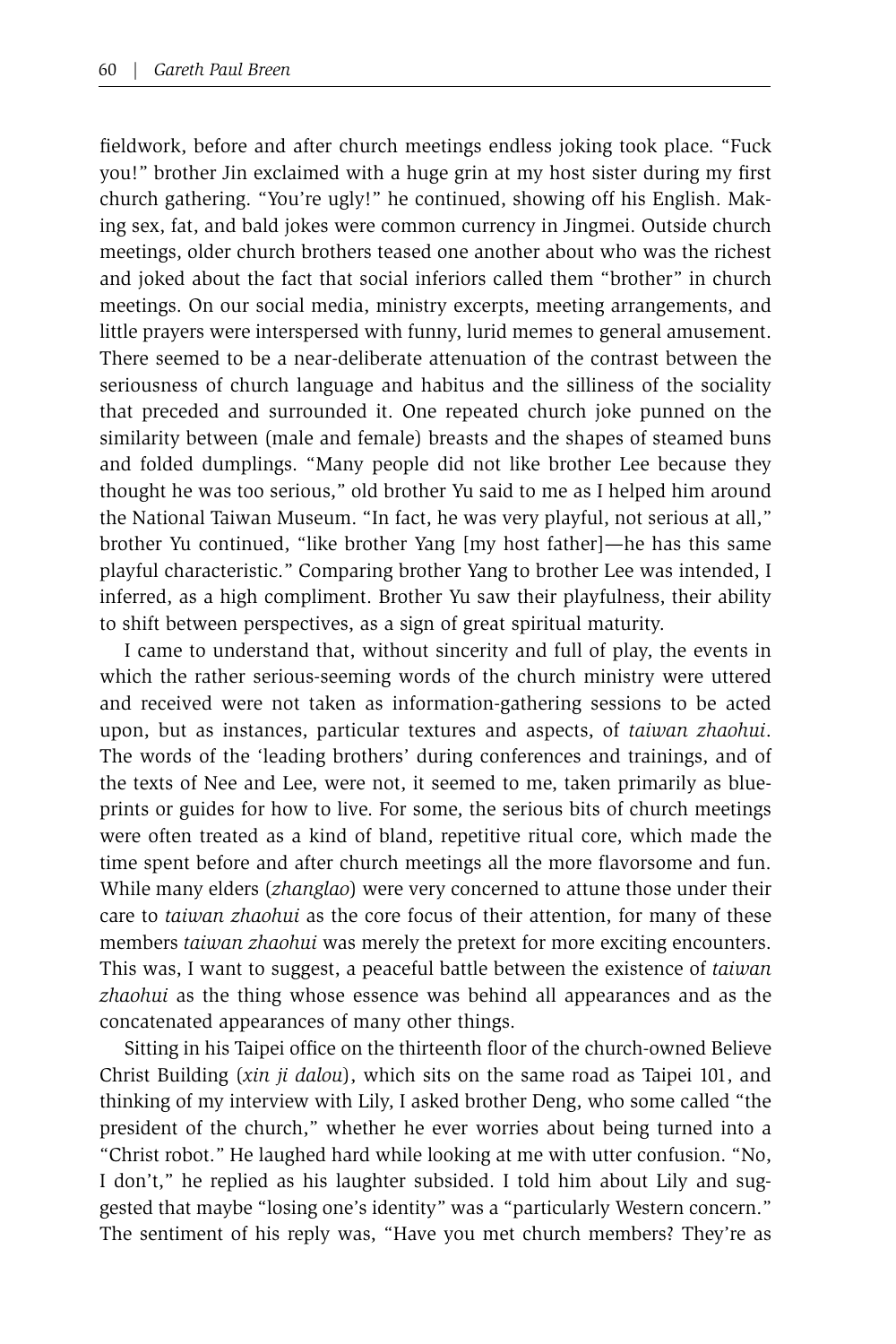different as different can be!" He was obviously right, and I started to feel silly even broaching the topic. He did offer me an image to think with, however. He said, "The glory of this star is different from the glory of that one, although we will all shine like a star." The way I interpret this is that the oneness (the thinghood) of *taiwan zhaohui* for brother Deng did not occur at a scale different from that of the individual as it did for Lily; rather, it was a certain shared quality of being, the shining 'star-ness' of stars in his image. Being one and being individual are different qualities of being and thus do not compete for the same 'space', as it were. There was little worry for brother Deng about the positive (Lily's image of perfection) or the negative (my assumption of non-sincerity) implications of non-isomorphy between oneness and individuality.

Let us imagine life in *taiwan zhaohui* to consist of a virtually infinite number of things, in the sense of our expanded definition above and so with the caveat that none of these things are related to one another as such. Until now, we may imagine the central Thing<sup>6</sup> of *taiwan zhaohui's* focus (itself) to be 'composed' of many, many other things: families, households, bodies, minds, friendships, fleeting emotional surges, memories, the whirring sound of an air conditioner even, the taste of a wafer, the cold water of baptism. We may imagine further that the composing of the 'larger' Thing from these 'smaller' things is in fact a series of relations: families travel to church meetings, bodies arrange themselves in particular patterns, minds imagine their bodies as part of a larger whole, individuals converse and coordinate themselves into a shared, mutual focus on their belongingness to *taiwan zhaohui*, whatever that is.7 But this does not work too well with life in *taiwan zhaohui* as described. Rather, it is as if, as I inferred, when church members are church members—the 'vessels' (*qi*) of the body of Christ—they are no longer their non-church selves. They flip 'digitally' (my term), playfully, non-sincerely from one existence to the other.

It fits better with these descriptions if we say that *taiwan zhaohui* and the things that, from a both/and perspective, 'compose' it exist incommensurably as either 'the church' or its 'components'. When each thing is, I want the reader to imagine, other things are not, or rather they are collapsed into aspects of the existence of this thing. From this perspective, we can understand that the concern of church elders and other 'responsible ones', as they are called, is not just social, with getting everyone together to sing, say, and do things correctly, but, dare I say it, ontological, with the very existence of 'the church'. Those whose ultimate concern is *taiwan zhaohui* as a oneness, a thing unto itself, pay much attention to these passing and more substantial potential unities (things) and their status as either appearances of 'the church' (desired), or not, which would thus constitute *taiwan zhaohui* as an appearance of them (undesired). They attend to the role of these unities as either things-in-themselves or as media of the church world. The very existence of 'the church' as a thing or as merely an aspect of the appearance of other things is at stake.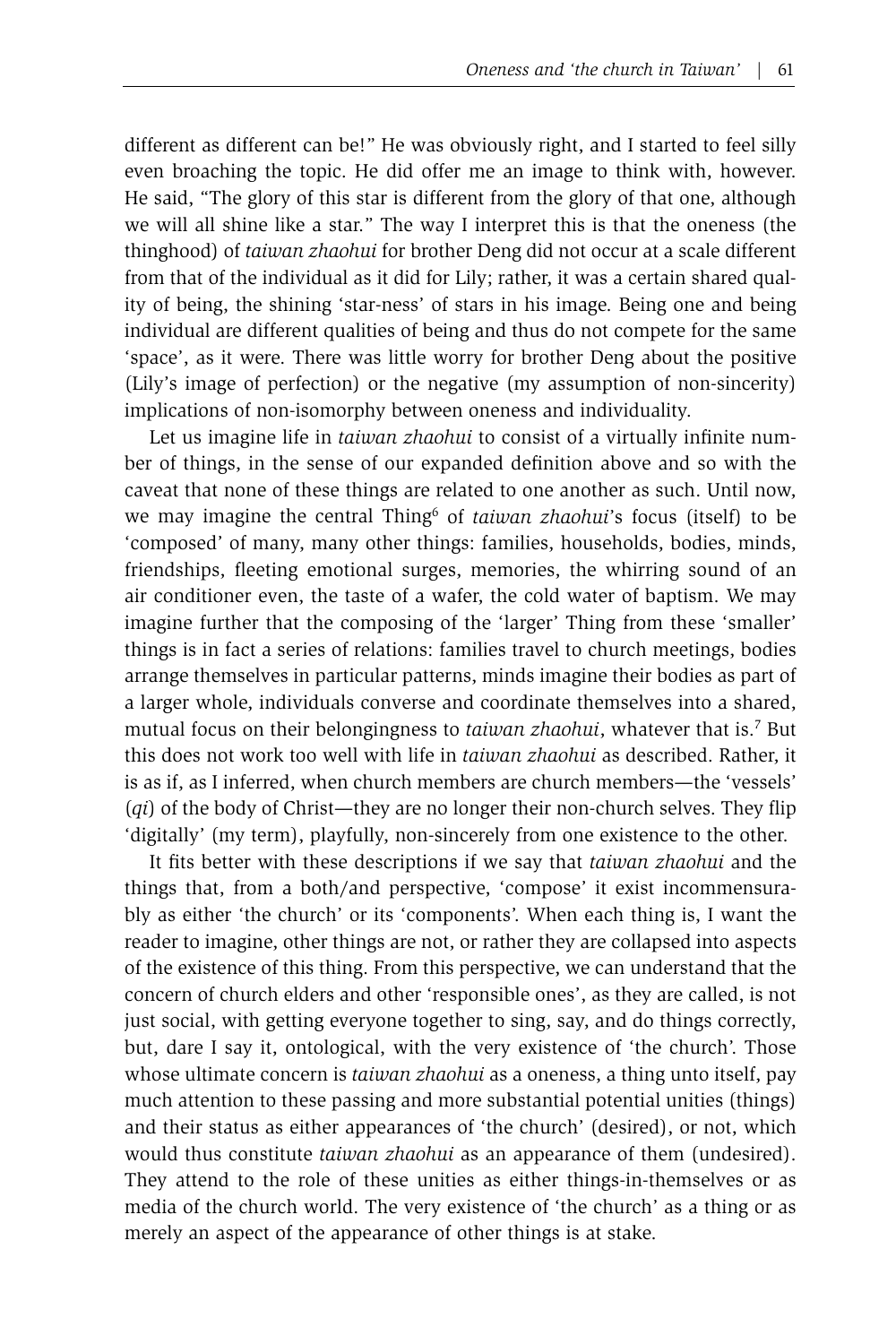As suggested, I propose that we understand each thing to be composed of both essence (the thing as it is) and appearance (the thing as it is to other things, including itself). The essence of a thing is completely inaccessible, and yet it is also the condition of possibility for the continued existence of said thing. If the essence of a thing is collapsed into its appearance (for another thing, and for itself) that thing ceases to exist (as a 'thing'). We can see the logic of this essentialist understanding of things if we return to *taiwan zhaohui*. Each 'relation', from another perspective, among 'the brothers and sisters' (*dixiong zimei*) when they are oriented to the existence of *taiwan zhaohui*, from a thing-focused perspective, is rather an 'appearance' of *taiwan zhaohui*. If *taiwan zhaohui* were not to retain an essence beyond its appearances, each brotherly, sisterly appearance would of course *be taiwan zhaohui*, which would not then exist as a singular thing beyond that instance.

The experimental analytic that *taiwan zhaohui* encourages us to try is one in which, paradoxically, field sites are decomposable to so many incommensurable components (things), which, when attuned to, collapse all others into aspects of themselves. From a god's-eye view, on the right-hand side of figure 1, these components are 'wholes' as much as they are 'parts', because ultimately none are reducible to the parts they play in the lives of other things. *Taiwan zhaohui* exists in the form of many families, texts, bodies, and lives, and in the long run each of these things has a polyvalent existence of its own (*à la* Latour 1988; Miller 2013). Nonetheless, in any particular moment, each would-be-thing becomes often merely an aspect, an appearance of another thing. From this thing-focused, either/or perspective, we must describe what each component of this field site at each moment is: an aspect of *taiwan zhaohui* or of another thing, or a thing in its own right. They are never a bit of each (fig. 1).

The elders of *taiwan zhaohui* work hard to attune other church members to 'the church' as the Thing of which they are the appearance. Often, however, as noted above, members are more attuned in church contexts to the other things of which they are an appearance. We may call this a battle of different 'realms', as church elders do themselves (Zimmerman-Liu 2014). For example, while church members are an appearance of their marriage, they are not an appearance of *taiwan zhaohui*; the existence of these two things (as things) is incommensurable. From this perspective, we can say that the respective difference between CEA and EAC, although this is how neither would articulate it, is one of 'the church' as Thing versus Christianity as individual things (denominations). From the latter perspective, the difference between the church and other groups is one of 'mere cultural difference', as the world is composed of many such things (Christian groups). From the former perspective, it is a question of the whole raison d'être of humanity and of God—to be a single, human-divine Thing. While church members are defined according to the church as Thing,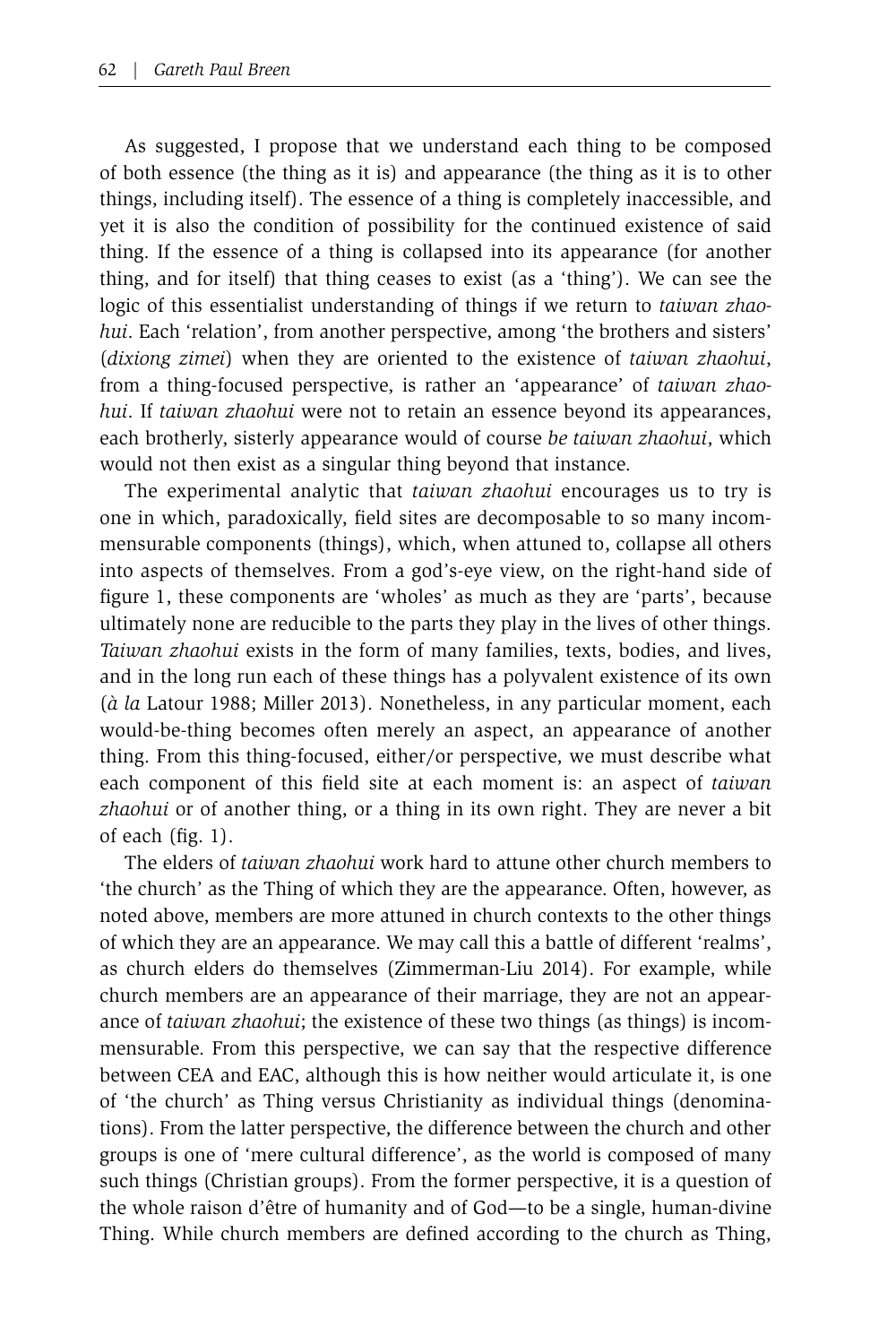

**Figure 1:** 'the church' as thing (left) and as a site of other things (right). The lefthand figure represents the thingly existence of 'the church' and the non-existence of families, minds, books, melodies, which are subsumed 'within' this thing when it is the focus of an either/or perspective. The right-hand figure represents the opposite: the collapse of the thing and the coming into being of the things that were subsumed within it, which in turn become things themselves.

neither the Church nor 'the church' is the defining thing of Euro-American Christian focus; instead, each individual, or at least each congregation, is a thing unto itself.

# **Conclusion: Relations without Things?**

Three of four options in a grid of possibilities concerning the role of things and relations in anthropological analysis have been explored. Out of a concern to contribute to and extend a long-standing question of anthropological analysis, I suggest that another possibility would be to explore an either/or relational analysis without things. Although Strathern and Strathernians especially have gone some way toward eliminating things from their analyses, I claim that such elimination will remain impossible unless the either/or perspective is considered.<sup>8</sup> It is with the help of such a perspective that I challenge relational thinkers to frame an analytical approach that is absent of things. To conclude, I respond to a question that I imagine might impede that challenge from being taken up, namely, why describe in only one register, rather than combine both, or more, into a single description? There seem to me to be two potential answers to this question.

First, a one-dimensional analysis has theoretical reflexivity built into it. At least since the writing culture debate, anthropologists have been concerned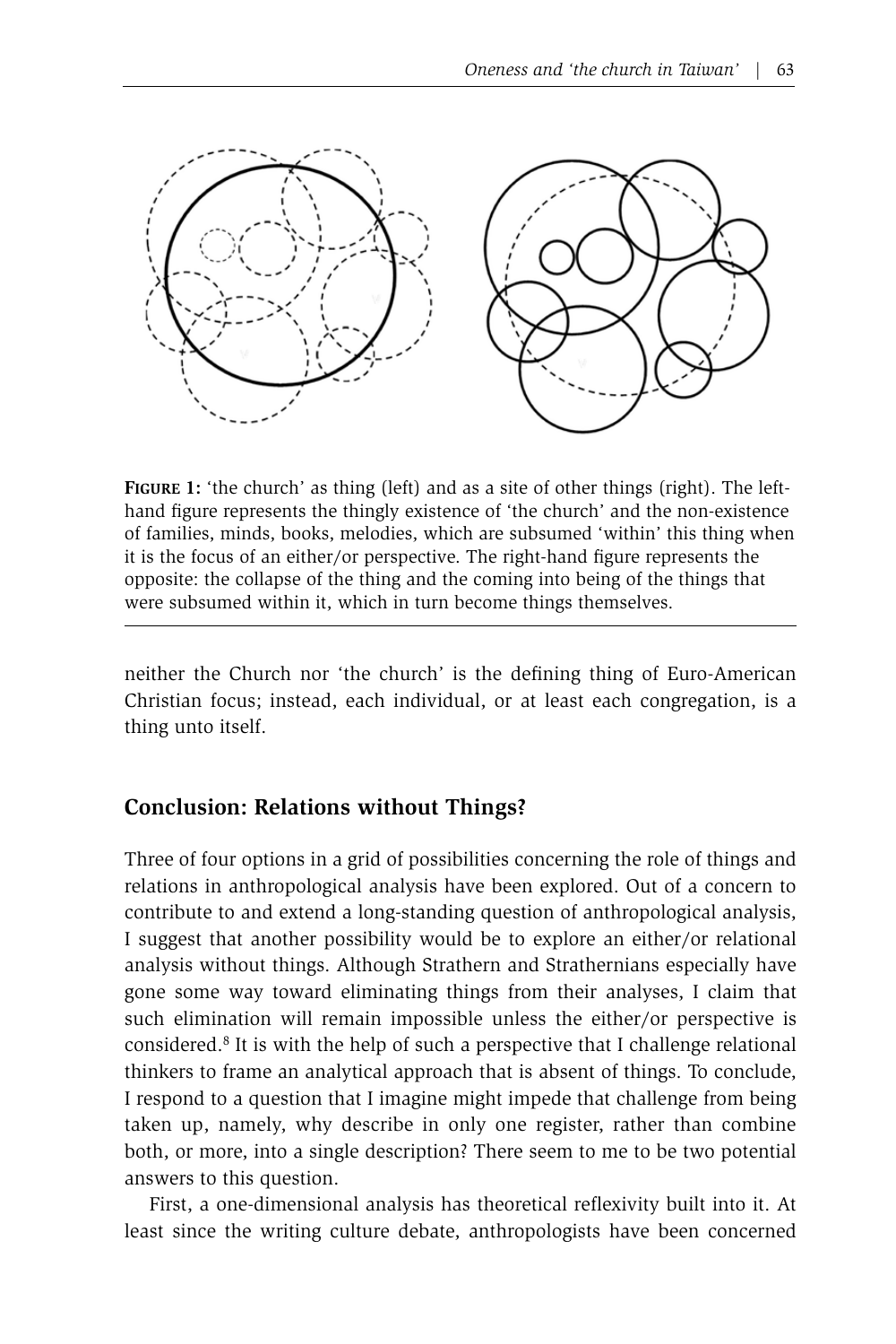to do for anthropological analysis what René Magritte's famous painting did for pictures of pipes: to emphasize that representations are not the realities they represent. Often this is done by demonstrating reflexivity, by showing awareness of the ways in which the analytical perspective of the article or monograph in question has been shaped by the author or the research method. These demonstrations of reflexivity, however, are only externally related to the subsequent analysis. If that section of the text is missed, then the analysis could well be read as an unreflexive account of reality. One-dimensional analyses in terms of either things or relations, in contrast, are analogous to imaging a single phenomenon using two different wavelengths of light respectively.

Researchers in spectral imaging are accustomed to the notion that getting a full picture of a phenomenon requires imaging it in distinct wavelength regions—such as radio, UV, X-ray, infrared, visible light—using specific tools that detect at those wavelengths. The distinct images identified at each wavelength by each tool may then be analyzed separately for the different elements and aspects of the phenomenon they reveal. Here, the dividing up of a phenomenon into distinct frames is not something to be reflexively accounted for. Rather, the existing phenomenon is too composite, too layered and mixed up to be perceived for what it is. In order to identify the phenomenon, it needs to be spliced up into distinct wavelength frames. Likewise, an either/or analysis has built into it the idea that analysis is about splicing up reality into distinct frames so that it can be seen for what it is. Given that this splicing up is what either/or analysis is supposed to do, the partiality of such splicing is not something to be apologized for in advance.

The second answer leads on from the first. Here again, the singularity of an either/or perspective is its virtue. However, rather than saying that reality should be spliced up in order to be understood, we might say that reality itself is spliced, that phenomena themselves exist in an either/or—rather than a both/ and—state. From this perspective, we might reframe the either/or approach as a 'parallax view'. Explaining this notion, Slavoj Žižek (2009: 4) writes of:

the illusion … of putting two incompatible phenomena on the same level … [that is] ... the illusion of being able to use the same language for phenomena which are mutually untranslatable and can be grasped only in a kind of parallax view, constantly shifting perspective between two points between which no synthesis or mediation is possible. Thus there is no rapport between the two levels, no shared space—although they are closely connected, even identical in a way, they are, as it were, on the opposed sides of a Moebius strip … they are *two* sides of the same phenomenon which, precisely as two sides, can never meet.

The third mode of analysis in this article is intended to be an example of what half of a parallactic, either/or anthropological approach to the question of things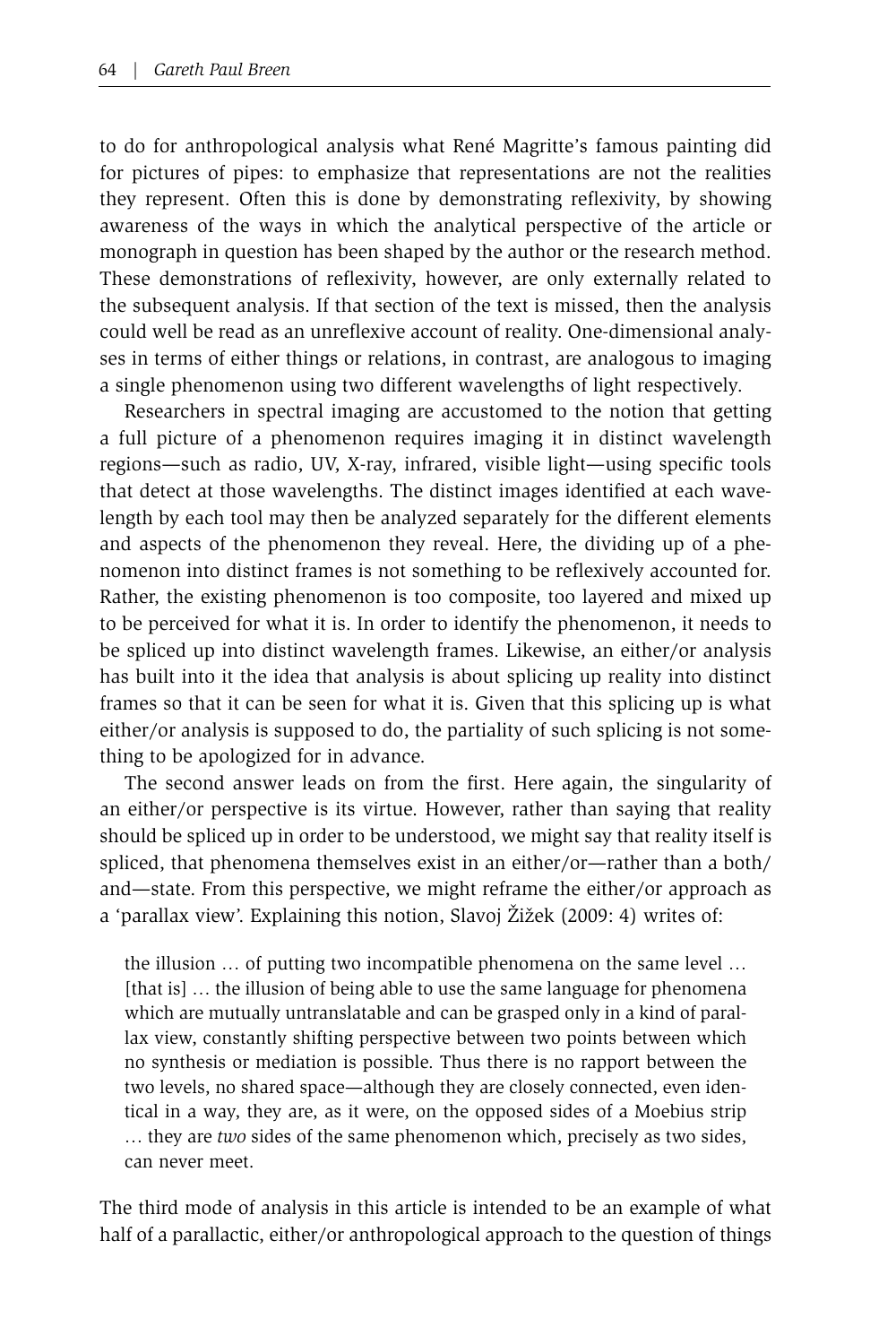and relations might look like. My intention, however, is not only to champion a thing-oriented anthropology, but to propose filling in the other side of this incommensurable either/or approach to relations and things. This either/or approach might then form another half, alongside the both/and approach, of a doubly parallactic meta-approach to things and relations in anthropology.

# **Acknowledgments**

I would like to extend thanks to Florence Liggins, Alex Pillen, Allen Abramson, Martin Holbraad, Hans Steinmüller, Liz Fox, the two anonymous reviewers, and especially Judith Bovensiepen for their deeply helpful comments on earlier drafts of this article. This research was conducted as part of a PhD funded by the Economic and Social Research Council (grant no. ES/J500070/1).

**Gareth Paul Breen** is an Associate Lecturer in Medical Anthropology at University College London. His doctoral research (London School of Economics, 2020), was an ethnographic and historical study of Watchman Nee and Witness Lee's followers in China and Taiwan. The research employed a primarily sensory approach, tracing tensions and connections which emerge locally and transnationally, socially and historically through rhythmic, infrastructural, and aestheticized forms of interaction. He is currently developing a new research project on hauntings in British-Chinese communities. E-mail: g.breen@ucl.ac.uk

# **Notes**

- 1. As will be seen, the either/or focus on things is derived directly from the approach to 'oneness' in 'the church in Taiwan'. However, I also utilize the vocabulary of object-oriented ontology (OOO) to help me articulate this focus. I understand the role of OOO here as analogous to the way in which the philosophies of Gilles Deleuze or Maurice Merleau-Ponty, for example, have been used in recent accounts of animism.
- 2. The verse reads: "Therefore let us keep the feast, not with old leaven, neither with the leaven of malice and wickedness; but with the unleavened *bread* of sincerity and truth" (KJV).
- 3. Just to let the reader know, I am now, happily, an 'atheist anthropologist' (Blanes 2006).
- 4. Dumont has of course been critiqued, principally on the holistic side, for, using the definition of things given above, the thingliness of his analysis. The idea that Indian holism especially is selfsame and one with itself to the degree that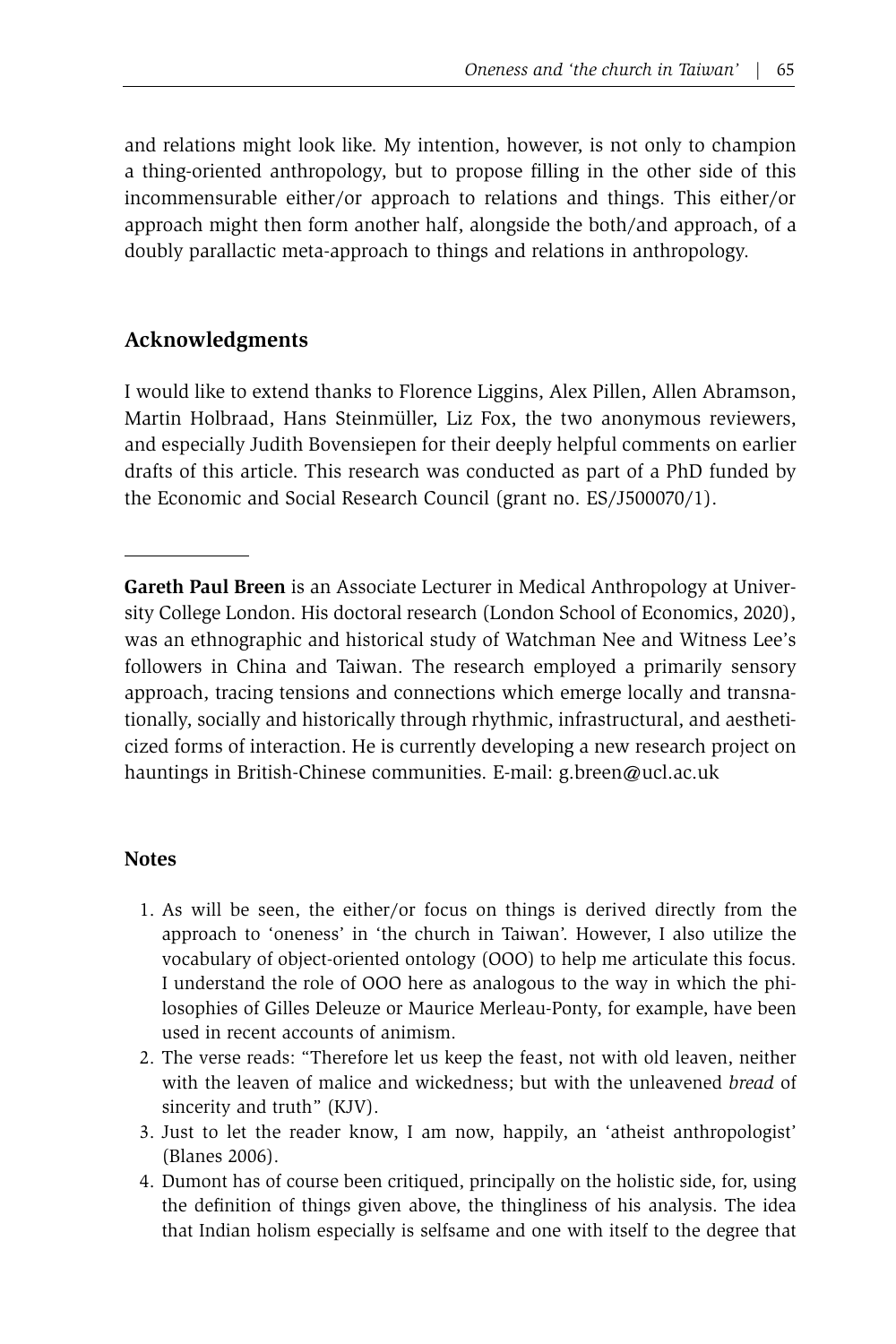Dumont claims has been repeatedly called into question (Barnett et al. 1976). We could critique a Dumontian analysis of the difference between CEA and EAC along the same lines. The idea that Euro-American Christianity is homogeneously individualist would surely be challenged, and indeed it has been (e.g., Mosko 2010) by many anthropologists of Christian communities in both Europe and North America. Conversely, not all members of the church in Europe or North America are as holistic in their understanding as Lily. Nonetheless, useful questions might still be asked, at least on the holism side of my proposed Dumontian analysis, by resting our conclusions upon the recognition of two distinct things: EAC's individualism and CEA's holism. Questions arise, such as, How is it that CEA has retained an apparent degree of holism that Dumont resigned to history? Is the holistic influence here Chinese? Or has holism never left Christianity in the way that Dumont and others (e.g., Troeltsch [1912] 1992; Weber [1930] 2013) have suggested? It is true also that Dumont's Christian individualism as a conceptual thing has been highly productive in certain areas of anthropology (e.g., Robbins 2015). Thus, we could say that our analysis of these two conceptual things is potentially productive and useful.

- 5. Here, sincerity is used in the sense of isomorphy between one's thoughts and actions (Haeri 2017; Keane 2002; Moeller and D'Ambrosio 2017).
- 6. Here I capitalize the central 'Thing' of ethnographic focus.
- 7. We may prefer to occlude thingliness altogether, as much of anthropology does, and describe *taiwan zhaohui* as merely the 'context' in which relations occur, but that would be to abandon the argument.
- 8. "We never wanted to eliminate things!" some Strathernians might protest. "The point is the interestingness of relations not the evilness of things." I hope I have shown that things can be analytically interesting too. But whether or not the implicit or explicit, primary or secondary elimination of analytical things is the—or an—aim of Strathernian analysis, below I try to convince the reader, Strathernian or not, that it should be.

#### **References**

- Barad, Karen. 2007. *Meeting the Universe Halfway: Quantum Physics and the Entanglement of Matter and Meaning*. Durham, NC: Duke University Press.
- Barnett, Steve, Lina Fruzzetti, and Akos Ostor. 1976. "Hierarchy Purified: Notes on Dumont and His Critics." *Journal of Asian Studies* 35 (4): 627–646.
- Blanes, Ruy Llera. 2006. "The Atheist Anthropologist: Believers and Non-believers in Anthropological Fieldwork." *Social Anthropology* 14 (2): 223–234.
- Bryant, Levi, Nick Srnicek, and Graham Harman, eds. 2011. *The Speculative Turn: Continental Materialism and Realism*. Melbourne: re.press.
- Candea, Matei. 2017. "We Have Never Been Pluralist: On Lateral and Frontal Comparisons in the Ontological Turn." In *Comparative Metaphysics: Ontology after Anthropology*, ed. Pierre Charbonnier, Gildas Salmon, and Peter Skafish, 85–106. London: Rowman & Littlefield.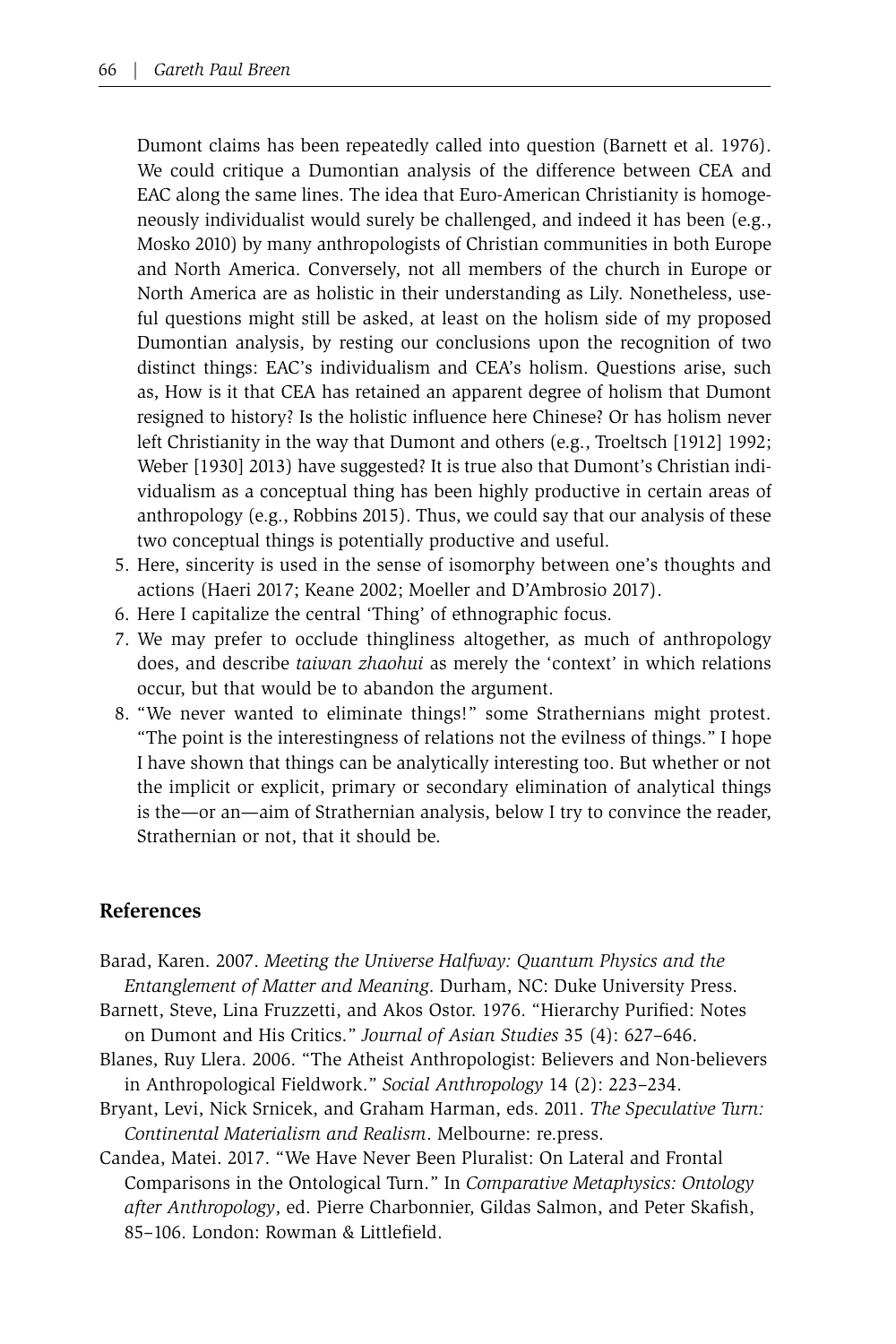- Candea, Matei. 2018. *Comparison in Anthropology: The Impossible Method.* Cambridge: Cambridge University Press.
- Carsten, Janet. 2013. "What Kinship Does—and How." *HAU: Journal of Ethnographic Theory* 3 (2): 245–251.
- Carsten, Janet. 2014. "An Interview with Marilyn Strathern: Kinship and Career." *Theory, Culture & Society* 31 (2–3): 263–281.
- Chang, Paul H. 2017. "'The Spiritual Human Is Discerned by No One': An Intellectual Biography of Watchman Nee." PhD diss., University of Chicago.
- Cohen, Peter F. 2009. "The Orisha Atlantic: Historicizing the Roots of a Global Religion." In *Transnational Transcendence: Essays on Religion and Globalization*, ed. Thomas J. Csordas, 205–229. Berkeley: University of California Press.
- CRI (Christian Research Institute). 2009. "We Were Wrong: A Reassessment of the 'Local Church' Movement of Watchman Nee and Witness Lee." *Christian Research Journal* 32 (6): 3–51. http://www.equip.org/PDF/EnglishOpt.pdf.
- Duddy, Neil T., and SCP (Spiritual Counterfeits Project). 1981. *The God-Men: An Inquiry into Witness Lee and the Local Church*. 2nd ed. Westmont, IL: InterVarsity Press.
- Dumont, Louis. (1966) 1980. *Homo Hierarchicus: The Caste System and Its Implications*. Rev. ed. Trans. Mark Sainsbury, Louis Dumont, and Basia Gulati. Chicago: University of Chicago Press.
- Dumont, Louis. 1983. "A Modified View of Our Origins: The Christian Beginnings of Modern Individualism." *Contributions to Indian Sociology* 17 (1): 1–26.
- Dumont, Louis. 1992. *Essays on Individualism: Modern Ideology in Anthropological Perspective*. Chicago: University of Chicago Press.
- Foldy, Peter. 2016. "Is Hollywood More Vulnerable to 'The End Times'?" Hollywood Revealed, 3 April. http://www.hollywoodrevealed.com/ is-hollywood-more-vulnerable-to-the-end-times.
- Garcia, Tristan. 2014. *Form and Object: A Treatise on Things*. Trans. Mark Allan Ohm and Jon Cogburn. Edinburgh: Edinburgh University Press.
- Geisler, Norm, and Ron Rhodes. n.d. "A Response to the *Christian Research Journal*'s Recent Defense of the 'Local Church' Movement." Living Stream Ministry. http://www.open-letter.org/pdf/Geisler\_Rhodes\_Response\_to\_CRI.pdf.
- Gell, Alfred. 1999. "Strathernograms, or, the Semiotics of Mixed Metaphors." In *The Art of Anthropology: Essays and Diagrams*, ed. Eric Hirsch, 29–75. London: Athlone Press.
- Haeri, Niloofar. 2017. "Unbundling Sincerity: Language, Mediation, and Interiority in Comparative Perspective." *HAU: Journal of Ethnographic Theory* 7 (1): 123–138.
- Harman, Graham. 2016. *Immaterialism: Objects and Social Theory*. Cambridge: Polity Press.
- Holbraad, Martin. 2020. "The Shapes of Relations: Anthropology as Conceptual Morphology." *Philosophy of the Social Sciences* 50 (6): 495–522.
- Holbraad, Martin, and Morten Axel Pedersen. 2009. "Planet M: the Intense Abstraction of Marilyn Strathern." *Anthropological Theory* 9 (4): 371–394.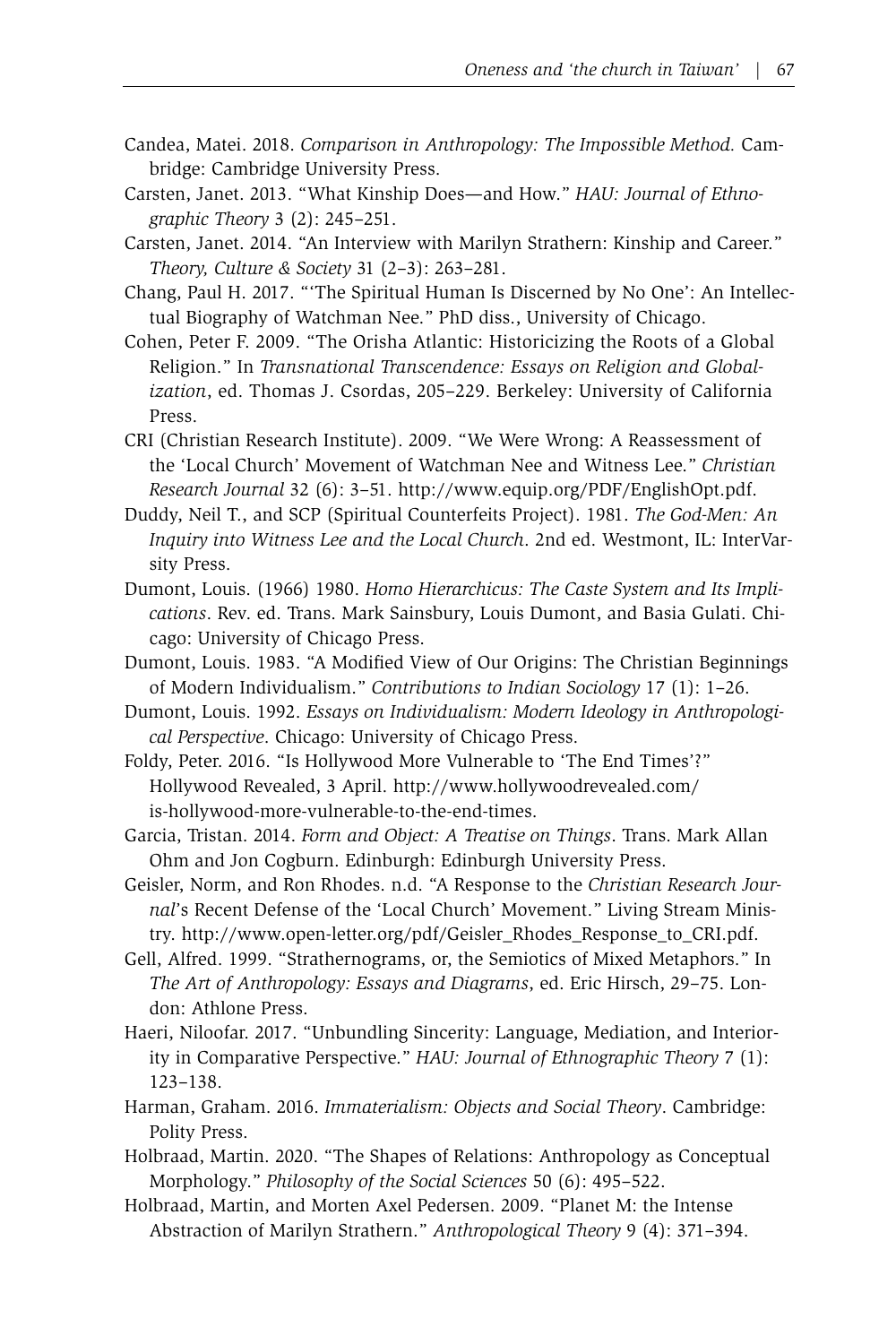- Holbraad, Martin, and Morten Axel Pedersen. 2017. *The Ontological Turn: An Anthropological Exposition.* Cambridge: Cambridge University Press.
- Keane, Webb. 2002. "Sincerity, 'Modernity,' and the Protestants." *Cultural Anthropology* 17 (1): 65–92.
- Laidlaw, James, Barbara Bodenhorn, and Martin Holbraad, eds. 2018. *Recovering the Human Subject: Freedom, Creativity and Decision*. Cambridge: Cambridge University Press.
- Larkin, Brian. 2013. "The Politics and Poetics of Infrastructure." *Annual Review of Anthropology* 42: 327–343.
- Latour, Bruno. 1988. *The Pasteurization of France*. Trans. Alan Sheridan and John Law. Cambridge, MA: Harvard University Press.
- Lebner, Ashley. 2017a. "Introduction: Strathern's Redescription of Anthropology." In Lebner 2017b, 1–37.
- Lebner, Ashley, ed. 2017b. *Redescribing Relations: Strathernian Conversations on Ethnography, Knowledge and Politics*. New York: Berghahn Books.
- Lebner, Ashley. 2020. "No Such Thing as a Concept: A Radical Tradition from Malinowski to Asad and Strathern." *Anthropological Theory* 20 (1): 3–28.
- Lee, Witness. 1991. *Watchman Nee: A Seer of the Divine Revelation in the Present Age*. Anaheim, CA: Living Stream Ministry.
- Lee, Witness. (1998) 2020. *Four Crucial Elements of the Bible: Christ, the Spirit, Life, and the Church*. Anaheim, CA: Living Stream Ministry.
- Martin, Walter R. 1980. *The New Cults*. Santa Ana, CA: Vision House.
- Miller, Adam S. 2013. *Speculative Grace: Bruno Latour and Object-Oriented Theology*. New York: Fordham University Press.
- Moeller, Hans-Georg, and Paul J. D'Ambrosio. 2017. *Genuine Pretending: On the Philosophy of the Zhuangzi*. New York: Columbia University Press.
- Mosko, Mark. 2010. "Partible Penitents: Dividual Personhood and Christian Practice in Melanesia and the West." *Journal of the Royal Anthropological Institute* 16 (2): 215–240.
- Munro, Rolland. 2005. "Partial Organization: Marilyn Strathern and the Elicitation of Relations." *Sociological Review* 53 (S1): 245–266.
- Ong, Aihwa, and Stephen J. Collier, eds. 2005. *Global Assemblages: Technology, Politics, and Ethics as Anthropological Problems*. Oxford: Blackwell Publishing.
- Reetzke, Joseph. 2005. *M. E. Barber: A Seed Sown in China*. Chicago: Chicago Bibles and Books.
- Robbins, Joel. 2015. "Dumont's Hierarchical Dynamism: Christianity and Individualism Revisited." *HAU: Journal of Ethnographic Theory* 5 (1): 173–195.
- Scott, Michael W. 2014. "Equal Time for Entities." Theorizing the Contemporary, *Fieldsights*, 13 January. https://culanth.org/fieldsights/equal-time-for-entities.
- Smith, Christopher H. 2009. "In Recognition of Watchman Nee." *Congressional Record* 155 (118): E2110. https://www.govinfo.gov/content/pkg/CREC-2009-07- 31/pdf/CREC-2009-07-31.pdf.
- Sparks, Jack N. 1977. *The Mindbenders: A Look at Current Cults*. Nashville, TN: Thomas Nelson.